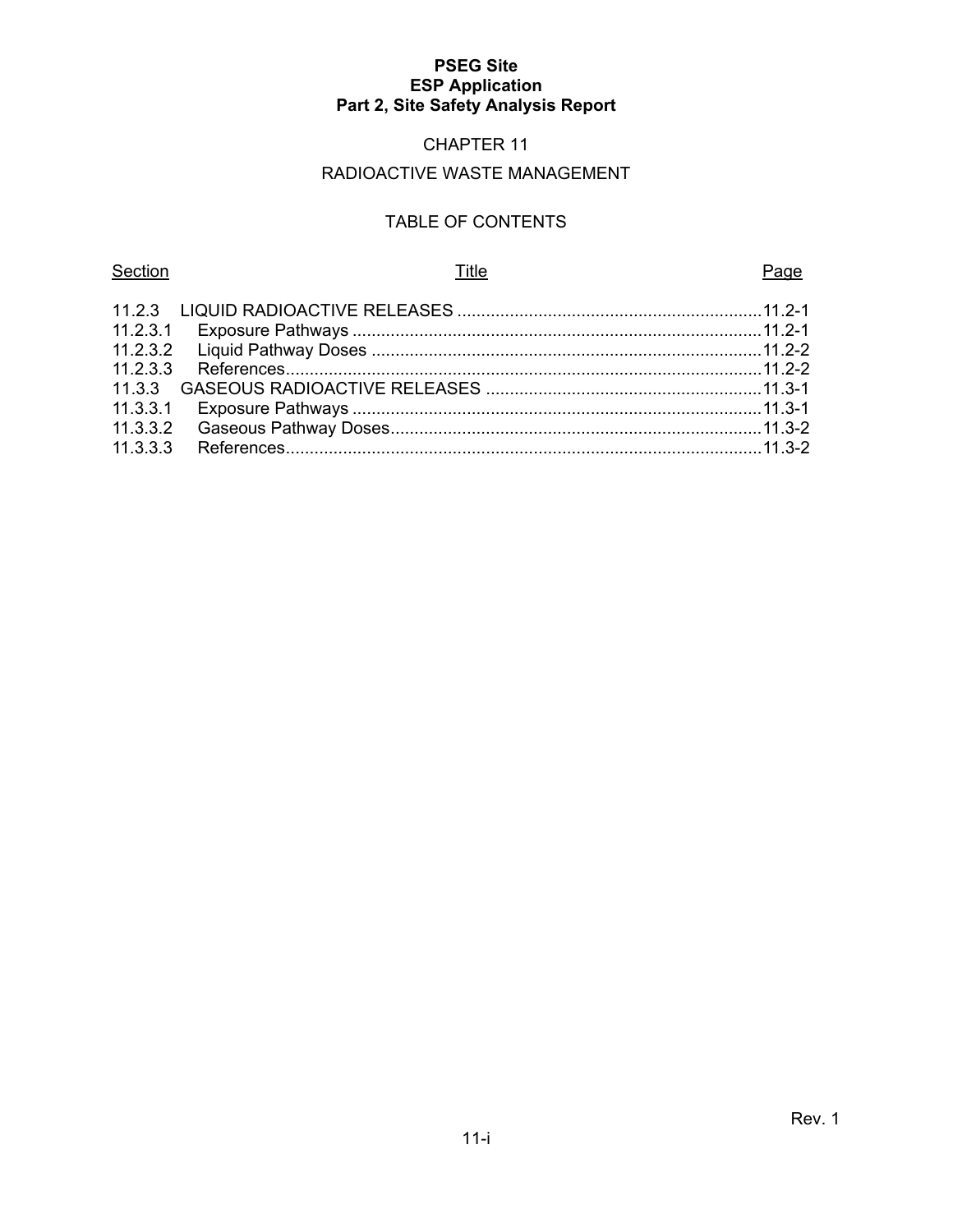# LIST OF TABLES

| <b>Number</b> | <b>Title</b>                                                                                                              |
|---------------|---------------------------------------------------------------------------------------------------------------------------|
| $11.2 - 1$    | Liquid Release Source Terms                                                                                               |
| $11.2 - 2$    | Site Concentrations Comparison to 10 CFR 20, Appendix B, Table 2, Column 2<br><b>Effluent Concentration Limits (ECLs)</b> |
| $11.2 - 3$    | <b>Liquid Pathway Parameters</b>                                                                                          |
| $11.2 - 4$    | Liquid Pathway Consumption Factors for Maximally Exposed Individual                                                       |
| $11.2 - 5$    | Liquid Pathway Doses for Maximally Exposed Individuals (per Unit)                                                         |
| $11.2 - 6$    | Comparison of Annual Maximally Exposed Individual Doses with 10 CFR 50,<br>Appendix I Criteria                            |
| $11.2 - 7$    | Liquid Contributions to Maximally Exposed Individual Doses with Regards to 40<br>CFR 190 Criteria                         |
| $11.2 - 8$    | Collective Annual Doses from a New Unit to Population within 50 Miles, Liquid<br>Pathway                                  |
| $11.2 - 9$    | Liquid Effluent Individual Doses                                                                                          |
| $11.3 - 1$    | Maximally Exposed Individual Locations and Associated $\chi$ /Q and D/Q Values                                            |
| $11.3 - 2$    | <b>Grazing Season Daily Intakes</b>                                                                                       |
| $11.3 - 3$    | <b>Annual Agricultural Consumption</b>                                                                                    |
| $11.3 - 4$    | <b>Total Annual Agricultural Production</b>                                                                               |
| $11.3 - 5$    | <b>Gaseous Release Source Terms</b>                                                                                       |
| $11.3 - 6$    | Site Concentrations Comparison to 10 CFR 20, Appendix B, Table 2, Column 1<br><b>Effluent Concentration Limits (ECLs)</b> |
| $11.3 - 7$    | Doses to Maximally Exposed Individual from Gaseous Effluent Releases                                                      |
| $11.3 - 8$    | Comparison of Maximally Exposed Individual Doses with 10 CFR 50, Appendix I<br>Criteria                                   |
| $11.3 - 9$    | Comparison of Maximally Exposed Individual Doses with 40 CFR 190 Criteria                                                 |
| $11.3 - 10$   | Collective Annual Doses from a New Unit to Population within 50 Miles, by<br>Pathway                                      |
| $11.3 - 11$   | Collective Annual Total Body Doses from New Units to Population within 50 Miles,<br>by Group                              |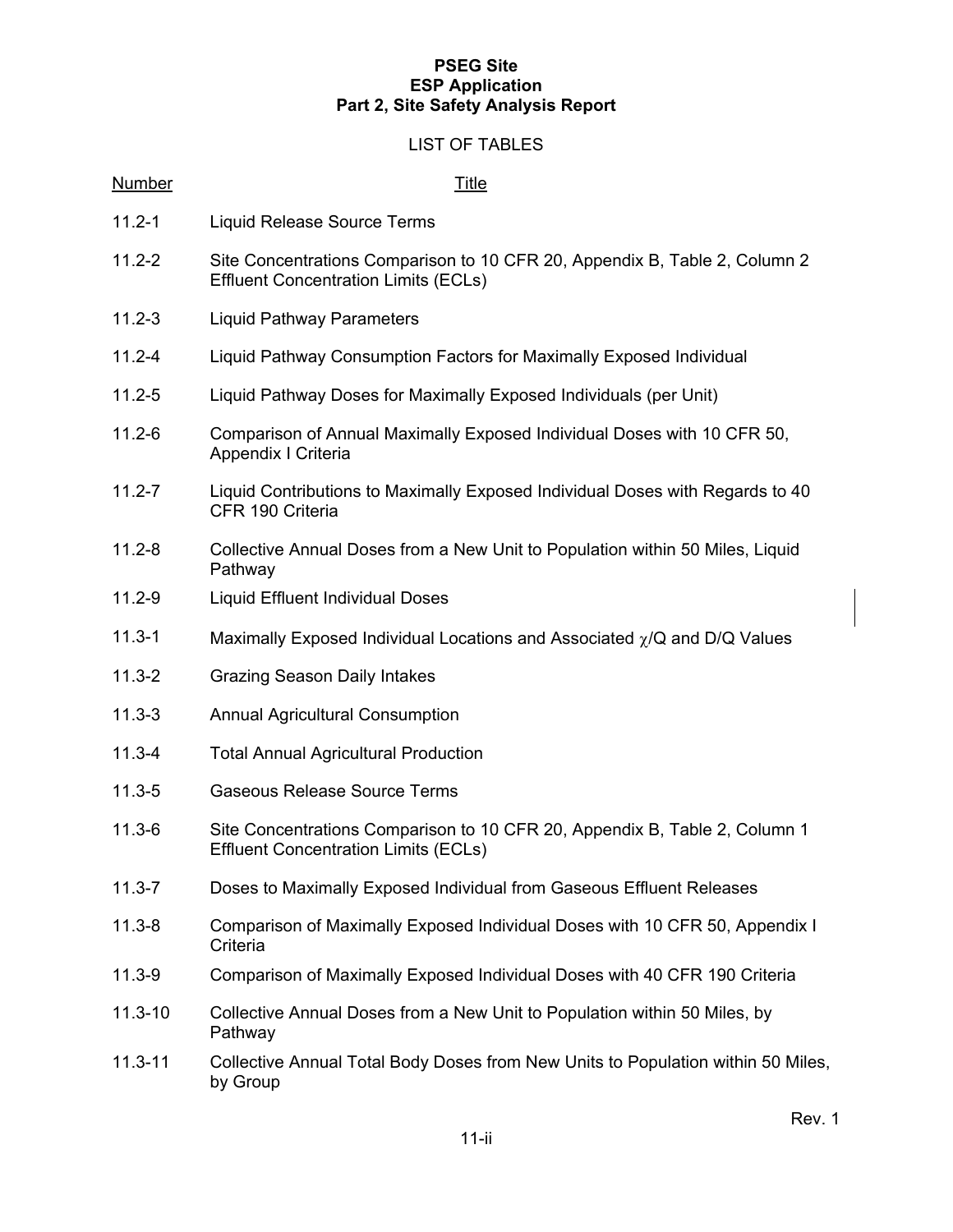# LIST OF FIGURES

Number Title

None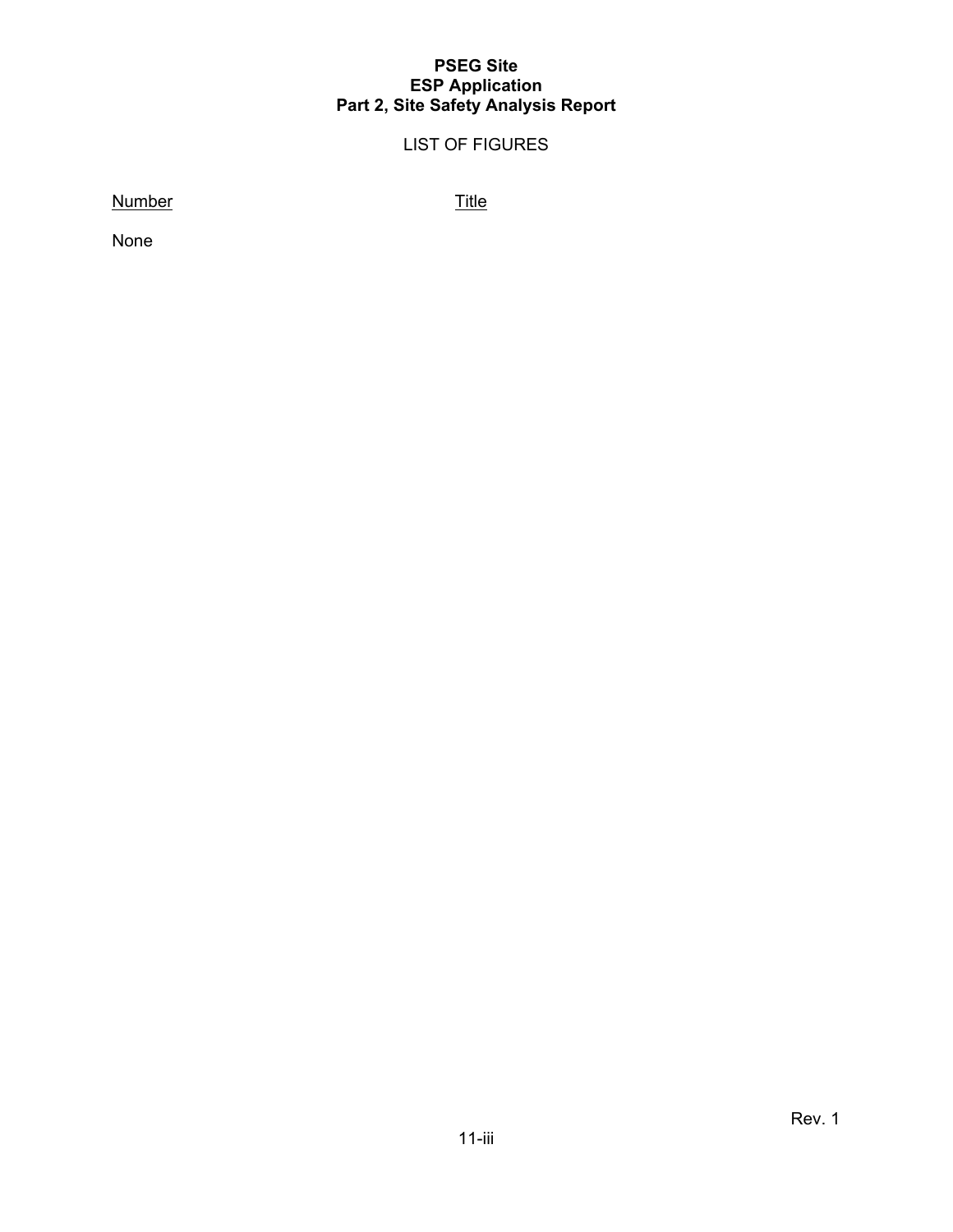## **CHAPTER 11**

# **RADIOACTIVE WASTE MANAGEMENT**

# 11.2.3 LIQUID RADIOACTIVE RELEASES

During normal operation of the new plant at the PSEG Site, small amounts of radioactive liquids and gases are released into the environment. In order to analyze the effects of such releases on individuals and population groups, a wide variety of potential pathways are considered. These pathways allow transport of the radioactive material from the release points to the receptors of interest. The significance of a given pathway is determined by the type and amount of radioactivity released, the transport mechanism, and the consumption or usage factors of the receptor.

A maximally exposed individual (MEI) is the theoretical individual who is positioned to receive a maximum possible calculated dose. Consideration of the dose to the MEI is useful for conservative comparison to the regulations for doses to the public. The analytical methods and exposure pathways considered for calculating doses to the MEI and the collective population in the area surrounding the PSEG Site are based on NRC Regulatory Guide (RG) 1.109, *Calculation of Annual Doses to Man from Routine Releases of Reactor Effluents for the Purpose of Evaluating Compliance with 10 CFR 50, Appendix I*, Revision 1, 1977.

# 11.2.3.1 Exposure Pathways

The new plant releases liquid effluents to the Delaware River. The NRC-endorsed LADTAP II computer program (NUREG/CR-4013, *LADTAP II – Technical Reference and Users Guide)* is used to calculate the doses from these effluents. This program uses radiological exposure models, as described in RG 1.109, to determine the doses from radioactive releases in the liquid effluent. Exposure pathways considered are the ingestion of aquatic organisms as food and recreational activity on and near the Delaware River. The drinking water pathway is not considered because the Delaware River is composed of brackish water, and is not a potable source of drinking water.

Liquid effluent activity releases are given in Table 11.2-1. Values for liquid effluent releases from the existing units at the PSEG Site are obtained from the *2008 Annual Radioactive Effluent Release Report for the Salem and Hope Creek Generating Stations*, (RERR) (Reference 11.2.3- 1). Annual releases vary from year to year, and 2008 is considered to be representative of average releases, since releases from this year are similar to releases from 2006 and 2007. Bounding plant parameter envelope (PPE) values for liquid effluent releases from a new unit are taken from Table 1.3-8. In order to determine if these releases meet the effluent concentration limits (ECLs) of 10 CFR 20, Appendix B, Table 2, Column 2, they must be converted to concentrations. To do this, the release rates are divided by the discharge rate (given in Table 11.2-3), multiplied by the inverse of the dilution factor, and then converted to units of  $\mu$ Ci/ml. The amount of near-field dilution between the radwaste system and the discharge point at the receiving water body (Delaware River) is based on the NUREG-0133, *Preparation of Radiological Effluent Technical Specifications for Nuclear Power Plants,* assumption that the blowdown rate (cubic feet per second [cfs]) multiplied by the dilution factor is less than or equal to 1000 cfs. The minimum (most conservative) blowdown rate for the new plant is 45 cfs (20,000 gallons per minute [gpm]), equating to a dilution factor of 20. The effluent concentrations are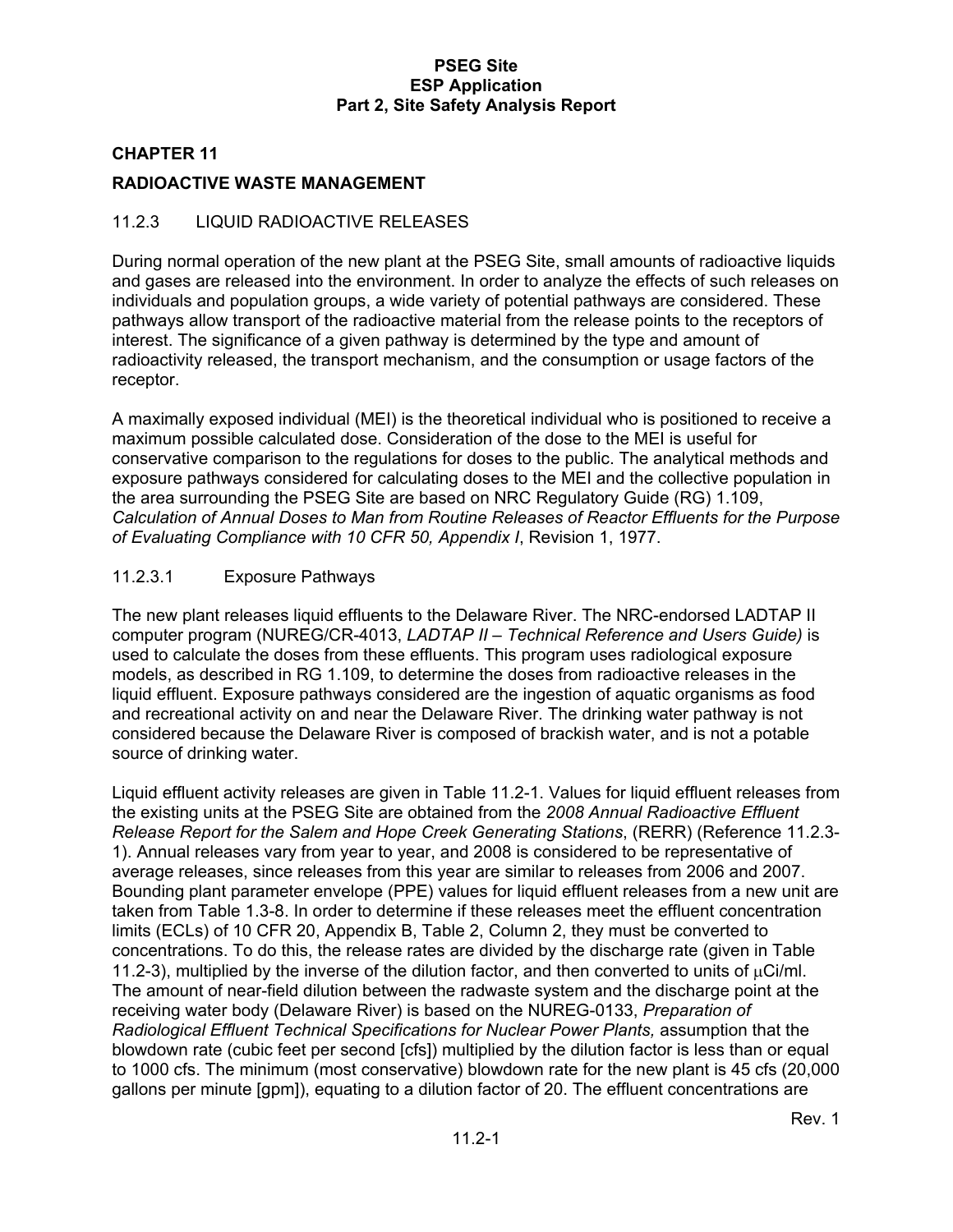well below the limits specified in 10 CFR 20, Appendix B, Table 2, Column 2, and the sum of the ECL fractions is less than one, as shown in Table 11.2-2. Note that the site concentrations given in Table 11.2-2 include releases from Salem Generating Station (SGS), Hope Creek Generating Station (HCGS), and a new dual unit plant.

# 11.2.3.2 Liquid Pathway Doses

Radiological impacts to individuals and collective population groups are examined in this section, and compared to federal limits. The LADTAP II code is used to calculate doses to the MEI for the liquid pathway. The results of the calculation are shown in Tables 11.2-5 and 11.2-9. These results are based on the inputs found in Tables 11.2-1, 11.2-3, and 11.2-4. The results in Table 11.2-5 are given in terms of total body dose, thyroid dose, and maximum organ dose for each age group. The results in Table 11.2-9 summarize doses for all organs and age groups from all pathways. Doses to infants are always zero because they are not directly exposed to the conventional pathways (i.e., fish and invertebrate ingestion), and other pathways such as ingestion of a mother's breast milk are not modeled in the LADTAP II computer code.

Compliance with 10 CFR 50, Appendix I is shown in Table 11.2-6 on a per unit basis. Comparison to 40 CFR 190 criteria requires that gaseous effluent doses also be considered. Liquid effluent dose contributions are listed in Table 11.2-7, while compliance with 40 CFR 190 (including both liquid and gaseous dose contributions) is shown in Table 11.3-9. Comparison to 40 CFR 190 is on a site-wide basis, including all SGS, HCGS, and all potential units at the new plant. Since 40 CFR 190 is more conservative than 10 CFR 20.1301, compliance with 40 CFR 190 demonstrates compliance with 10 CFR 20.1301. Collective doses from the new plant to the population within 50 miles (mi.) of the PSEG Site are shown in Table 11.2-8, on a per unit basis.

### 11.2.3.3 References

11.2.3-1 PSEG Nuclear LLC, "2008 Annual Radioactive Effluent Release Report for the Salem and Hope Creek Generating Stations," 2009.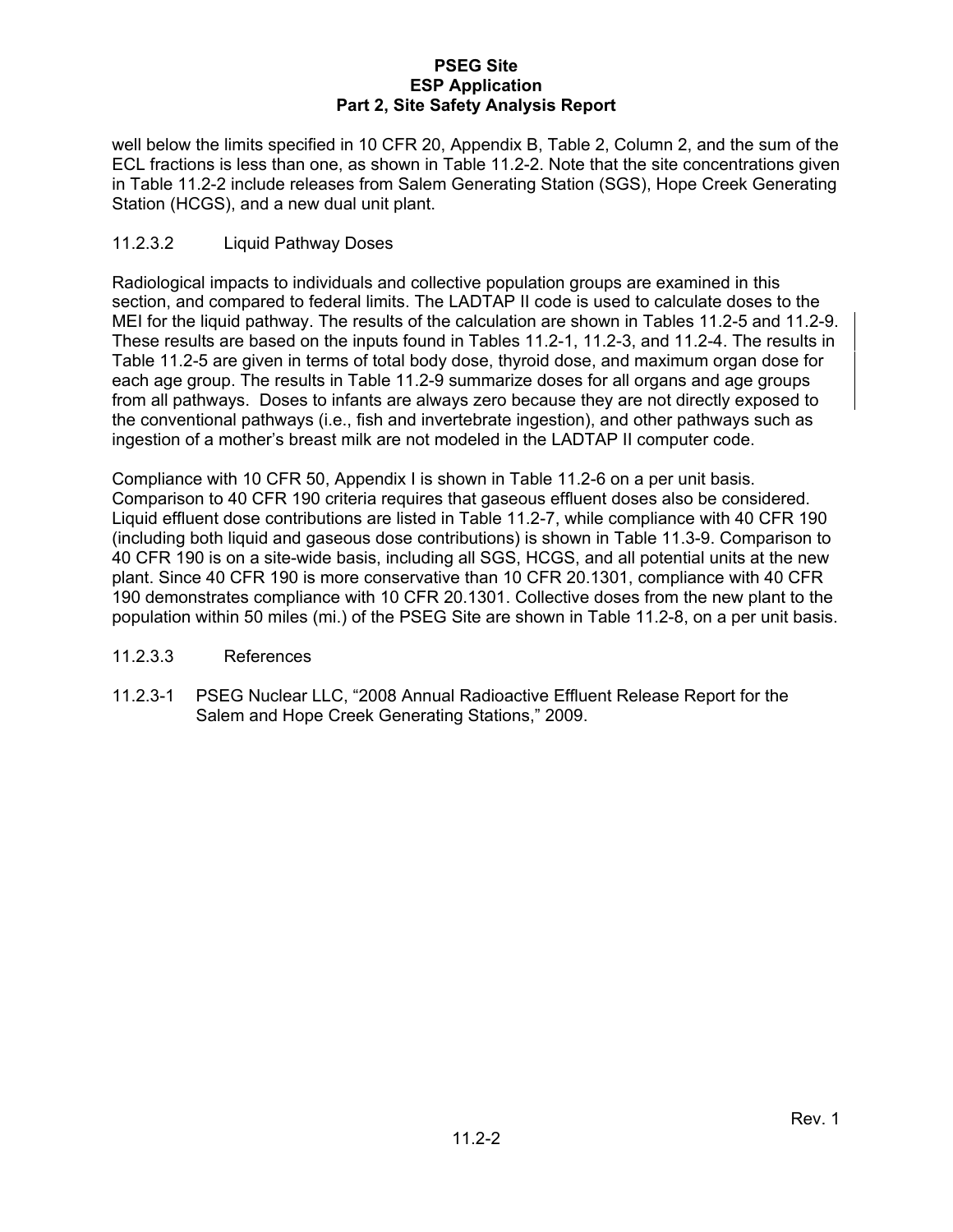# **Table 11.2-1 (Sheet 1 of 3) Liquid Release Source Terms**

|                        | <b>New Unit(s)</b>                    |                             |                                         |                         |
|------------------------|---------------------------------------|-----------------------------|-----------------------------------------|-------------------------|
| Isotope <sup>(c)</sup> | Single Unit <sup>(a)</sup><br>(Ci/yr) | <b>Dual Unit</b><br>(Ci/yr) | Existing Site <sup>(b)</sup><br>(Ci/yr) | <b>Total</b><br>(Ci/yr) |
| Ag-110m                | 1.80E-03                              | 3.60E-03                    | 6.67E-05                                | 3.67E-03                |
| Ba-140                 | 5.80E-03                              | 1.16E-02                    |                                         | 1.16E-02                |
| <b>Br-84</b>           | 2.00E-05                              | 4.00E-05                    |                                         | 4.00E-05                |
| Ce-141                 | 2.97E-04                              | 5.94E-04                    | 1.37E-04                                | 7.31E-04                |
| Ce-143                 | 6.10E-04                              | 1.22E-03                    |                                         | 1.22E-03                |
| Ce-144                 | 5.60E-03                              | 1.12E-02                    |                                         | 1.12E-02                |
| $Co-57$                |                                       |                             | 1.42E-05                                | 1.42E-05                |
| Co-58                  | 9.80E-03                              | 1.96E-02                    | 2.03E-02                                | 3.99E-02                |
| $Co-60$                | 1.54E-02                              | 3.08E-02                    | 5.84E-03                                | 3.66E-02                |
| $Cr-51$                | 1.70E-02                              | 3.40E-02                    | 1.05E-06                                | 3.40E-02                |
| Cs-134                 | 1.20E-02                              | 2.40E-02                    | 3.99E-04                                | 2.44E-02                |
| Cs-136                 | 2.20E-02                              | 4.40E-02                    |                                         | 4.40E-02                |
| Cs-137                 | 1.80E-02                              | 3.60E-02                    | 4.17E-03                                | 4.02E-02                |
| Cs-138                 | 8.00E-07                              | 1.60E-06                    |                                         | 1.60E-06                |
| <b>Cu-64</b>           | 1.26E-02                              | 2.52E-02                    |                                         | 2.52E-02                |
| Fe-55                  | 9.46E-03                              | 1.89E-02                    | 1.25E-02                                | 3.14E-02                |
| Fe-59                  | 2.30E-03                              | 4.60E-03                    | 3.10E-07                                | 4.60E-03                |
| $H-3$                  | 1.66E+03                              | $3.32E + 03$                | 6.98E+02                                | 4.02E+03                |
| $I-131$                | 3.40E-02                              | 6.80E-02                    | 6.63E-06                                | 6.80E-02                |
| $I-132$                | 1.93E-03                              | 3.86E-03                    |                                         | 3.86E-03                |
| $I - 133$              | 3.73E-02                              | 7.46E-02                    | 7.25E-07                                | 7.46E-02                |
| $I - 134$              | 8.10E-04                              | 1.62E-03                    |                                         | 1.62E-03                |

 $\overline{\phantom{a}}$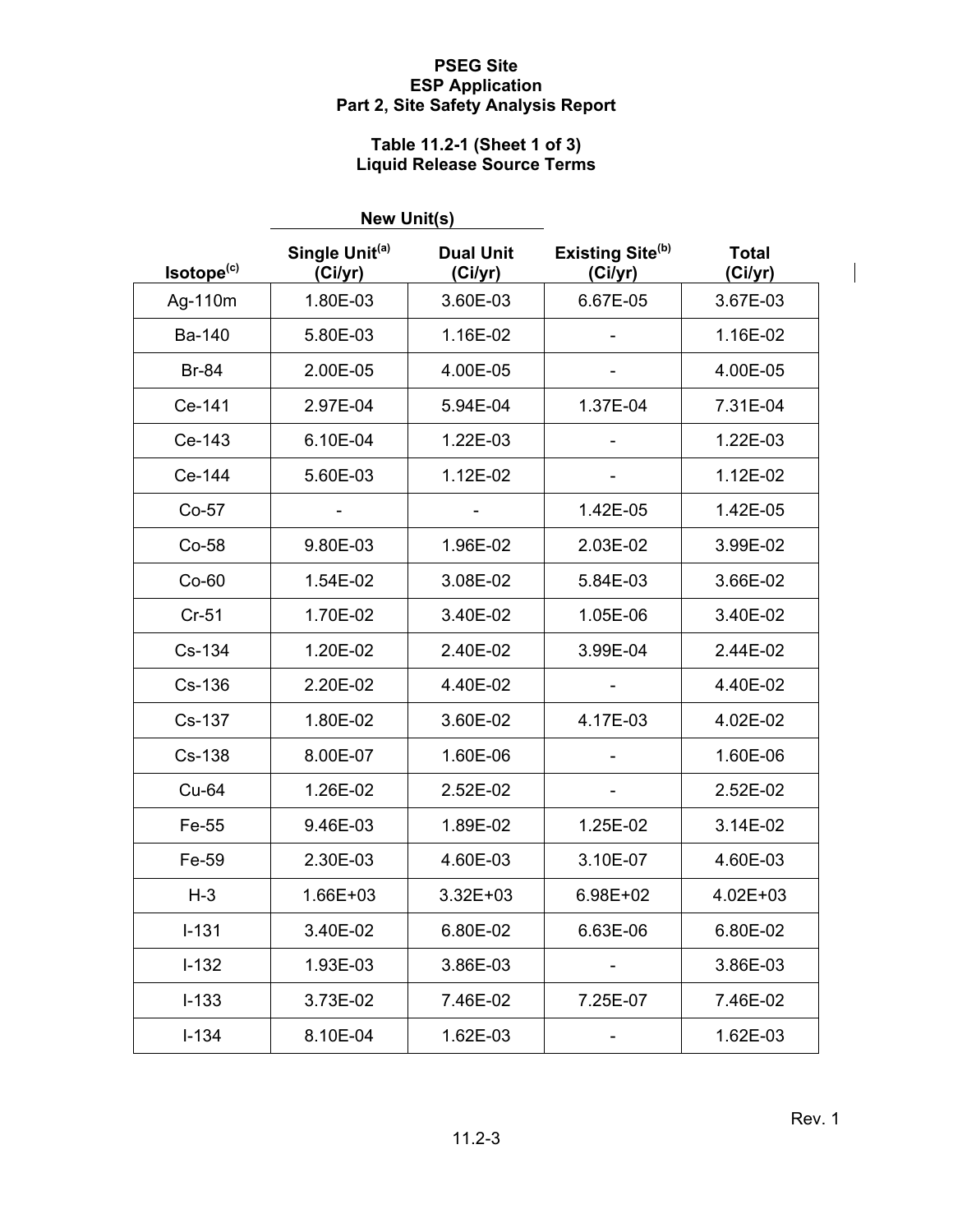# **Table 11.2-1 (Sheet 2 of 3) Liquid Release Source Terms**

|                        | <b>New Unit(s)</b>                    |                             |                                         |                         |
|------------------------|---------------------------------------|-----------------------------|-----------------------------------------|-------------------------|
| Isotope <sup>(c)</sup> | Single Unit <sup>(a)</sup><br>(Ci/yr) | <b>Dual Unit</b><br>(Ci/yr) | Existing Site <sup>(b)</sup><br>(Ci/yr) | <b>Total</b><br>(Ci/yr) |
| $I - 135$              | 1.50E-02                              | 3.00E-02                    |                                         | 3.00E-02                |
| La-140                 | 8.00E-03                              | 1.60E-02                    | 2.86E-04                                | 1.63E-02                |
| Mn-54                  | 4.50E-03                              | 9.00E-03                    | 9.28E-04                                | 9.93E-03                |
| Mn-56                  | 2.04E-03                              | 4.08E-03                    |                                         | 4.08E-03                |
| Mo-99                  | 2.61E-03                              | 5.22E-03                    |                                         | 5.22E-03                |
| Na-24                  | 6.10E-03                              | 1.22E-02                    |                                         | 1.22E-02                |
| <b>Nb-95</b>           | 2.00E-03                              | 4.00E-03                    | 5.62E-08                                | 4.00E-03                |
| <b>Nb-97</b>           |                                       |                             | 2.36E-05                                | 2.36E-05                |
| Nd-147                 | 2.00E-06                              | 4.00E-06                    |                                         | 4.00E-06                |
| Ni-63                  | 1.70E-03                              | 3.40E-03                    |                                         | 3.40E-03                |
| Np-239                 | 9.49E-03                              | 1.90E-02                    |                                         | 1.90E-02                |
| $P-32$                 | 5.68E-04                              | 1.14E-03                    |                                         | 1.14E-03                |
| Pr-143                 | 1.30E-04                              | 2.60E-04                    |                                         | 2.60E-04                |
| Pr-144                 | 3.16E-03                              | 6.32E-03                    |                                         | 6.32E-03                |
| <b>Rb-88</b>           | 2.80E-02                              | 5.60E-02                    |                                         | 5.60E-02                |
| Ru-103                 | 4.93E-03                              | 9.86E-03                    |                                         | 9.86E-03                |
| Ru-106                 | 7.35E-02                              | 1.47E-01                    |                                         | 1.47E-01                |
| Sb-124                 | 4.30E-04                              | 8.60E-04                    |                                         | 8.60E-04                |
| Sb-125                 |                                       |                             | 1.24E-04                                | 1.24E-04                |
| Sn-117m                |                                       |                             | 2.11E-04                                | 2.11E-04                |
| <b>Sr-89</b>           | 3.14E-04                              | 6.28E-04                    |                                         | 6.28E-04                |
| <b>Sr-90</b>           | 2.68E-05                              | 5.36E-05                    |                                         | 5.36E-05                |

 $\overline{\phantom{a}}$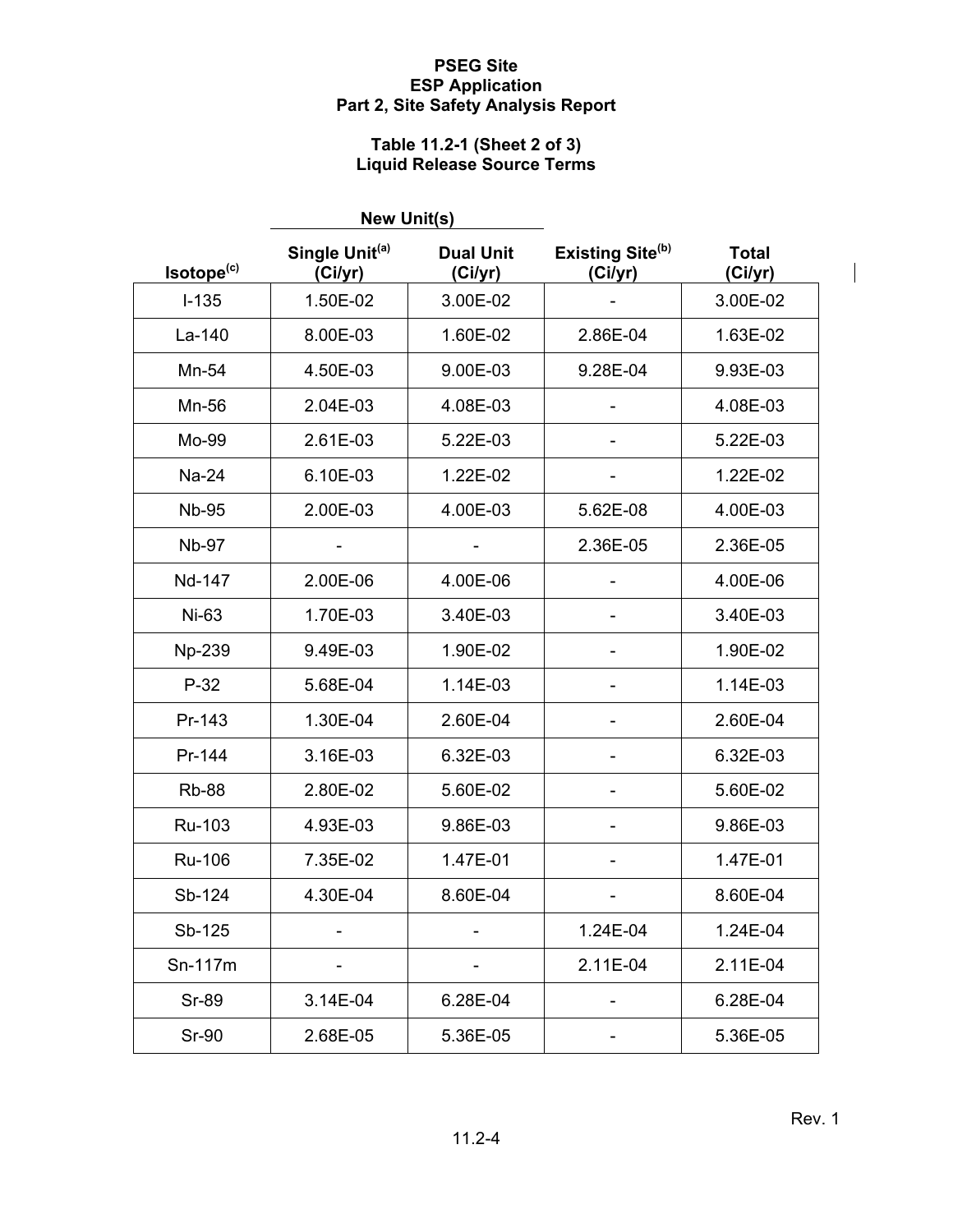#### **Table 11.2-1 (Sheet 3 of 3) Liquid Release Source Terms**

|                        | <b>New Unit(s)</b>                    |                             |                                    |                         |
|------------------------|---------------------------------------|-----------------------------|------------------------------------|-------------------------|
| Isotope <sup>(c)</sup> | Single Unit <sup>(a)</sup><br>(Ci/yr) | <b>Dual Unit</b><br>(Ci/yr) | <b>Existing Site(b)</b><br>(Ci/yr) | <b>Total</b><br>(Ci/yr) |
| Sr-91                  | 1.25E-03                              | 2.50E-03                    |                                    | 2.50E-03                |
| <b>Sr-92</b>           | 4.43E-04                              | 8.86E-04                    |                                    | 8.86E-04                |
| Tc-99m                 | 5.68E-03                              | 1.14E-02                    |                                    | 1.14E-02                |
| Te-129                 | 3.10E-04                              | 6.20E-04                    |                                    | 6.20E-04                |
| Te-129m                | 1.20E-04                              | 2.40E-04                    |                                    | 2.40E-04                |
| Te-131                 | 7.60E-05                              | 1.52E-04                    |                                    | 1.52E-04                |
| Te-131m                | 3.10E-04                              | 6.20E-04                    |                                    | 6.20E-04                |
| Te-132                 | 4.80E-04                              | 9.60E-04                    |                                    | 9.60E-04                |
| W-187                  | 4.60E-04                              | 9.20E-04                    |                                    | 9.20E-04                |
| Xe-133                 |                                       |                             | 1.38E-03                           | 1.38E-03                |
| Xe-135                 |                                       |                             | 4.48E-05                           | 4.48E-05                |
| $Y-91$                 | 2.35E-04                              | 4.70E-04                    |                                    | 4.70E-04                |
| $Y-91m$                | 5.00E-05                              | 1.00E-04                    |                                    | 1.00E-04                |
| $Y-92$                 | 1.69E-03                              | 3.38E-03                    |                                    | 3.38E-03                |
| $Y-93$                 | 1.36E-03                              | 2.72E-03                    |                                    | 2.72E-03                |
| $Zn-65$                | 4.41E-04                              | 8.82E-04                    | 1.17E-04                           | 9.99E-04                |
| $Zr-95$                | 1.30E-03                              | 2.60E-03                    |                                    | 2.60E-03                |
|                        |                                       |                             |                                    |                         |
| Total                  | 1.66E+03                              | $3.32E + 03$                | 6.98E+02                           | 4.02E+03                |

a) Single unit is the PPE value from SSAR Table 1.3-8, and is included for single unit analysis throughout the section.

b) Existing site consists of one boiling water reactor (BWR) (HCGS) and two pressurized water reactors (PWRs) (SGS).

c) Radionuclides Ag-110, Ba-137m, Rh-103m, and Rh-106 are short lived and their emissions attributed to their parent radionuclides. Therefore, they are not included in this table.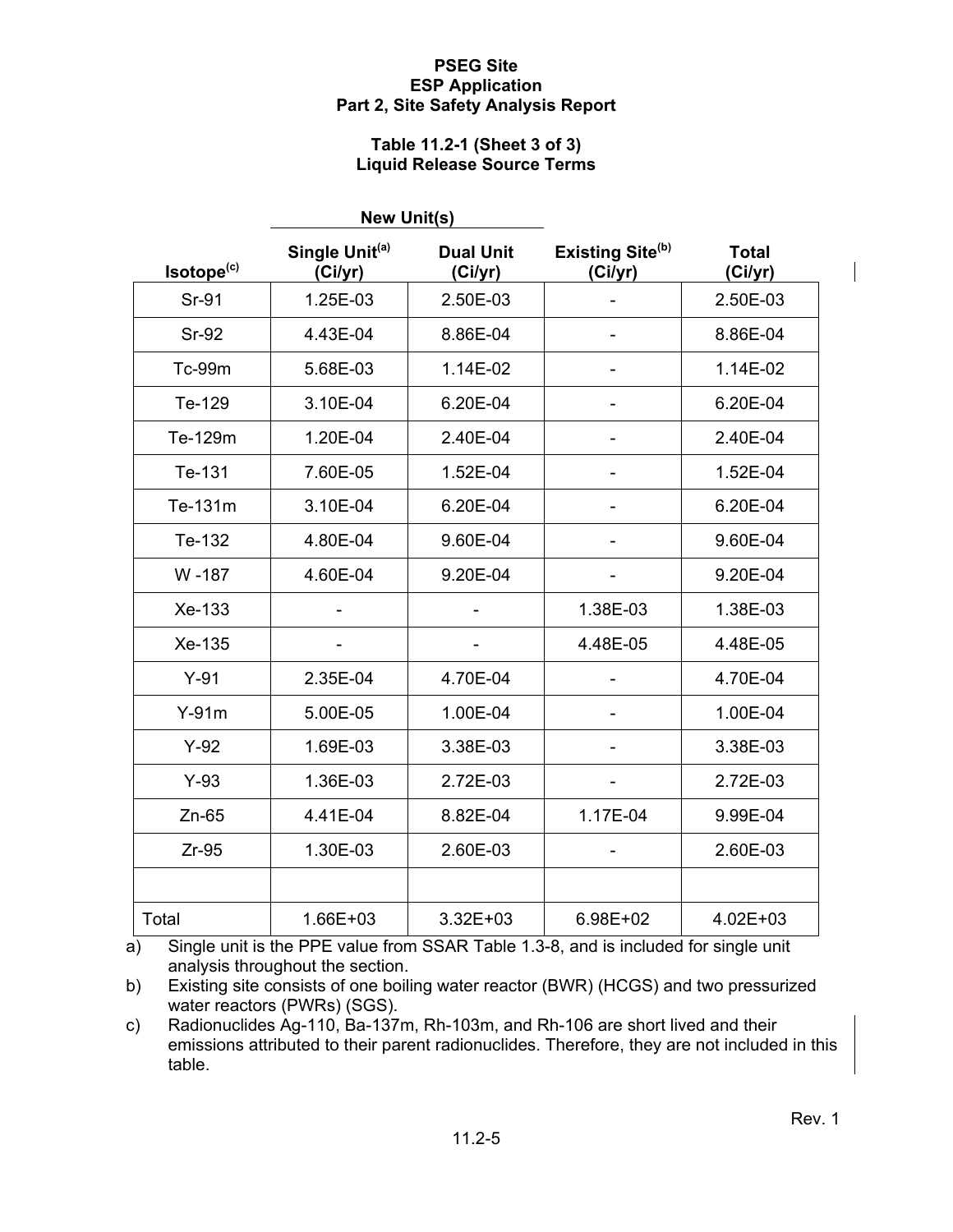# **Table 11.2-2 (Sheet 1 of 3)**

# **Site Concentrations Comparison to 10 CFR 20, Appendix B, Table 2, Column 2 Effluent Concentration Limits (ECLs)**

|                | Site<br><b>Concentration</b> | <b>ECL</b>    | ECL             |
|----------------|------------------------------|---------------|-----------------|
| <b>Isotope</b> | $(\mu$ Ci/ml)                | $(\mu$ Ci/ml) | <b>Fraction</b> |
| Ag-110m        | 4.61E-12                     | 6.00E-06      | 7.68E-07        |
| Ba-140         | 1.46E-11                     | 8.00E-06      | 1.82E-06        |
| <b>Br-84</b>   | 5.03E-14                     | 4.00E-04      | 1.26E-10        |
| Ce-141         | 9.18E-13                     | 3.00E-05      | 3.06E-08        |
| Ce-143         | 1.53E-12                     | 2.00E-05      | 7.66E-08        |
| Ce-144         | 1.41E-11                     | 3.00E-06      | 4.69E-06        |
| $Co-57$        | 1.79E-14                     | 6.00E-05      | 2.98E-10        |
| Co-58          | 5.02E-11                     | 2.00E-05      | 2.51E-06        |
| $Co-60$        | 4.60E-11                     | 3.00E-06      | 1.53E-05        |
| $Cr-51$        | 4.27E-11                     | 5.00E-04      | 8.54E-08        |
| $Cs-134$       | 3.07E-11                     | 9.00E-07      | 3.41E-05        |
| $Cs-136$       | 5.53E-11                     | 6.00E-06      | 9.21E-06        |
| $Cs-137$       | 5.05E-11                     | 1.00E-06      | 5.05E-05        |
| Cs-138         | 2.01E-15                     | 4.00E-04      | 5.03E-12        |
| Cu-64          | 3.17E-11                     | 2.00E-04      | 1.58E-07        |
| Fe-55          | 3.94E-11                     | 1.00E-04      | 3.94E-07        |
| Fe-59          | 5.78E-12                     | 1.00E-05      | 5.78E-07        |
| H-3            | 5.05E-06                     | 1.00E-03      | 5.05E-03        |
| $I - 131$      | 8.55E-11                     | 1.00E-06      | 8.55E-05        |
| $I - 132$      | 4.85E-12                     | 1.00E-04      | 4.85E-08        |
| $I - 133$      | 9.37E-11                     | 7.00E-06      | 1.34E-05        |
| $I - 134$      | 2.04E-12                     | 4.00E-04      | 5.09E-09        |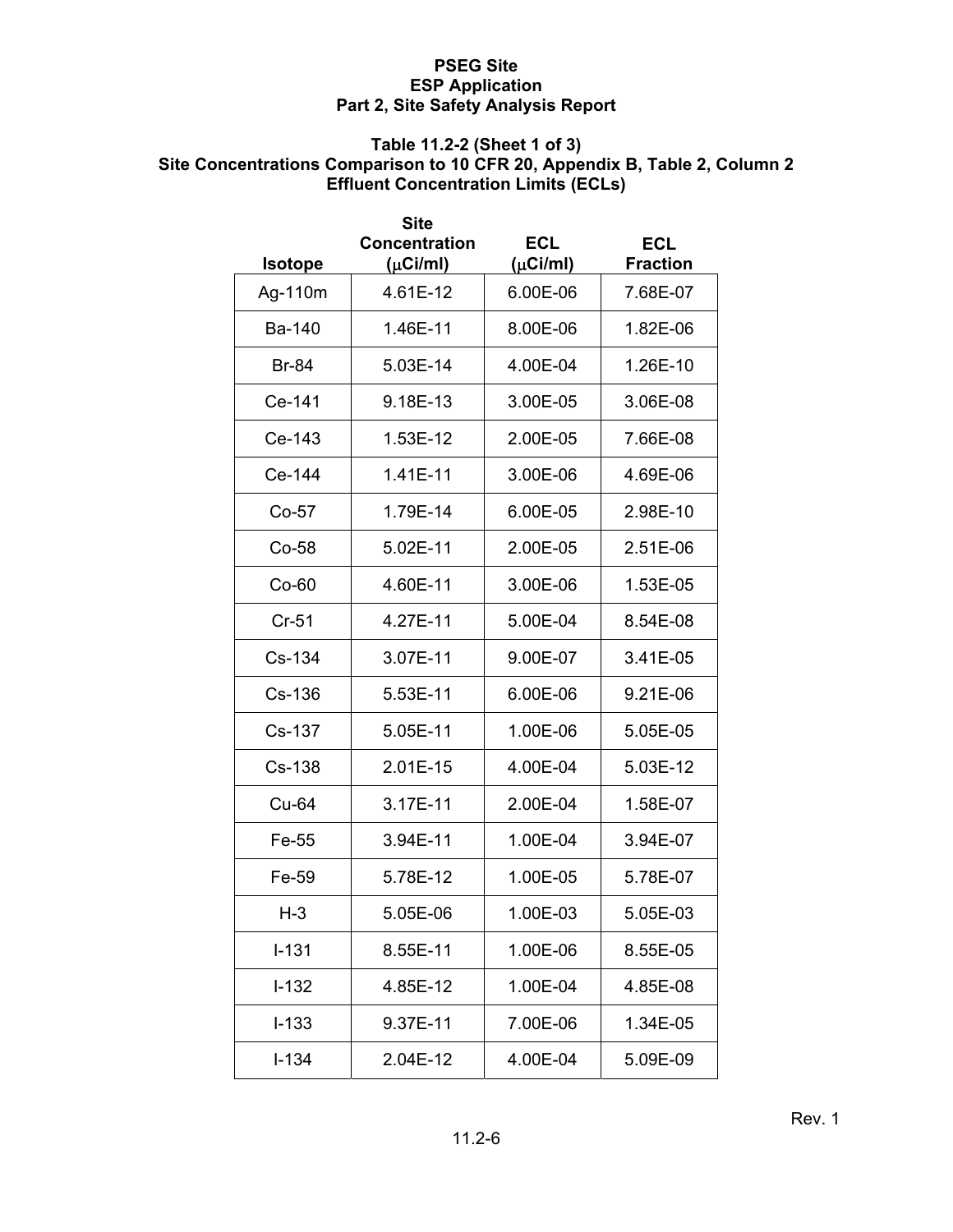# **Table 11.2-2 (Sheet 2 of 3)**

# **Site Concentrations Comparison to 10 CFR 20, Appendix B, Table 2, Column 2 Effluent Concentration Limits (ECLs)**

|                | <b>Site</b><br><b>Concentration</b> | <b>ECL</b>    | <b>ECL</b>      |
|----------------|-------------------------------------|---------------|-----------------|
| <b>Isotope</b> | $(\mu$ Ci/ml)                       | $(\mu$ Ci/ml) | <b>Fraction</b> |
| $I - 135$      | 3.77E-11                            | 3.00E-05      | 1.26E-06        |
| La-140         | 2.05E-11                            | 9.00E-06      | 2.27E-06        |
| Mn-54          | 1.25E-11                            | 3.00E-05      | 4.16E-07        |
| Mn-56          | 5.13E-12                            | 7.00E-05      | 7.32E-08        |
| Mo-99          | 6.56E-12                            | 2.00E-05      | 3.28E-07        |
| Na-24          | 1.53E-11                            | 5.00E-05      | 3.07E-07        |
| <b>Nb-95</b>   | 5.03E-12                            | 3.00E-05      | 1.68E-07        |
| <b>Nb-97</b>   | 2.96E-14                            | 3.00E-04      | 9.86E-11        |
| Nd-147         | 5.03E-15                            | 2.00E-05      | 2.51E-10        |
| Ni-63          | 4.27E-12                            | 1.00E-04      | 4.27E-08        |
| Np-239         | 2.38E-11                            | 2.00E-05      | 1.19E-06        |
| $P-32$         | 1.43E-12                            | 9.00E-06      | 1.59E-07        |
| Pr-143         | 3.27E-13                            | 2.00E-05      | 1.63E-08        |
| Pr-144         | 7.94E-12                            | 6.00E-04      | 1.32E-08        |
| <b>Rb-88</b>   | 7.04E-11                            | 4.00E-04      | 1.76E-07        |
| Ru-103         | 1.24E-11                            | 3.00E-05      | 4.13E-07        |
| Ru-106         | 1.85E-10                            | 3.00E-06      | 6.16E-05        |
| Sb-124         | 1.08E-12                            | 7.00E-06      | 1.54E-07        |
| Sb-125         | 1.56E-13                            | 3.00E-05      | 5.21E-09        |
| $Sn-117m$      | 2.65E-13                            | 3.00E-05      | 8.84E-09        |
| <b>Sr-89</b>   | 7.89E-13                            | 8.00E-06      | 9.86E-08        |
| <b>Sr-90</b>   | 6.73E-14                            | 5.00E-07      | 1.35E-07        |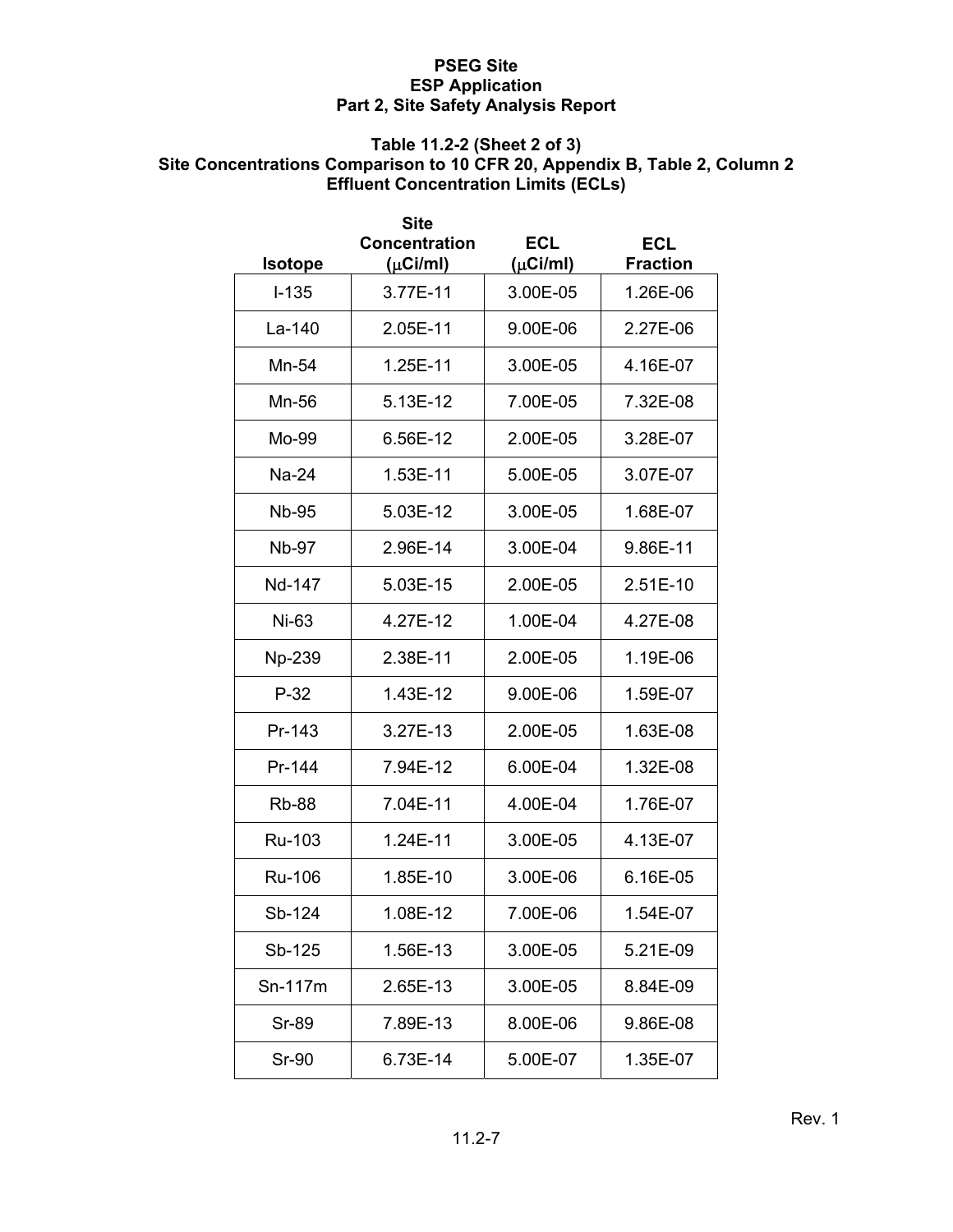#### **Table 11.2-2 (Sheet 3 of 3)**

# **Site Concentrations Comparison to 10 CFR 20, Appendix B, Table 2, Column 2 Effluent Concentration Limits (ECLs)**

| <b>Isotope</b> | Site<br><b>Concentration</b><br>$(\mu$ Ci/ml) | ECL<br>$(\mu$ Ci/ml) | ECL<br><b>Fraction</b> |
|----------------|-----------------------------------------------|----------------------|------------------------|
| Sr-91          | 3.14E-12                                      | 2.00E-05             | 1.57E-07               |
| <b>Sr-92</b>   | $1.11E-12$                                    | 4.00E-05             | 2.78E-08               |
| <b>Tc-99m</b>  | 1.43E-11                                      | 1.00E-03             | 1.43E-08               |
| Te-129         | 7.79E-13                                      | 4.00E-04             | 1.95E-09               |
| Te-129m        | 3.02E-13                                      | 7.00E-06             | 4.31E-08               |
| Te-131         | 1.91E-13                                      | 8.00E-05             | 2.39E-09               |
| Te-131m        | 7.79E-13                                      | 8.00E-06             | 9.74E-08               |
| Te-132         | 1.21E-12                                      | 9.00E-06             | 1.34E-07               |
| W -187         | 1.16E-12                                      | 3.00E-05             | 3.85E-08               |
| $Xe-133$       | 1.73E-12                                      | 1.00E-08             | 1.73E-04               |
| Xe-135         | 5.62E-14                                      | 1.00E-08             | 5.62E-06               |
| $Y-91$         | 5.91E-13                                      | 8.00E-06             | 7.38E-08               |
| $Y-91m$        | 1.26E-13                                      | 2.00E-03             | 6.28E-11               |
| $Y-92$         | 4.25E-12                                      | 4.00E-05             | 1.06E-07               |
| $Y-93$         | 3.42E-12                                      | 2.00E-05             | 1.71E-07               |
| $Zn-65$        | 1.26E-12                                      | 5.00E-06             | 2.51E-07               |
| $Zr-95$        | 3.27E-12                                      | 2.00E-05             | 1.63E-07               |
|                |                                               |                      |                        |
| Total          |                                               |                      | 5.55E-03               |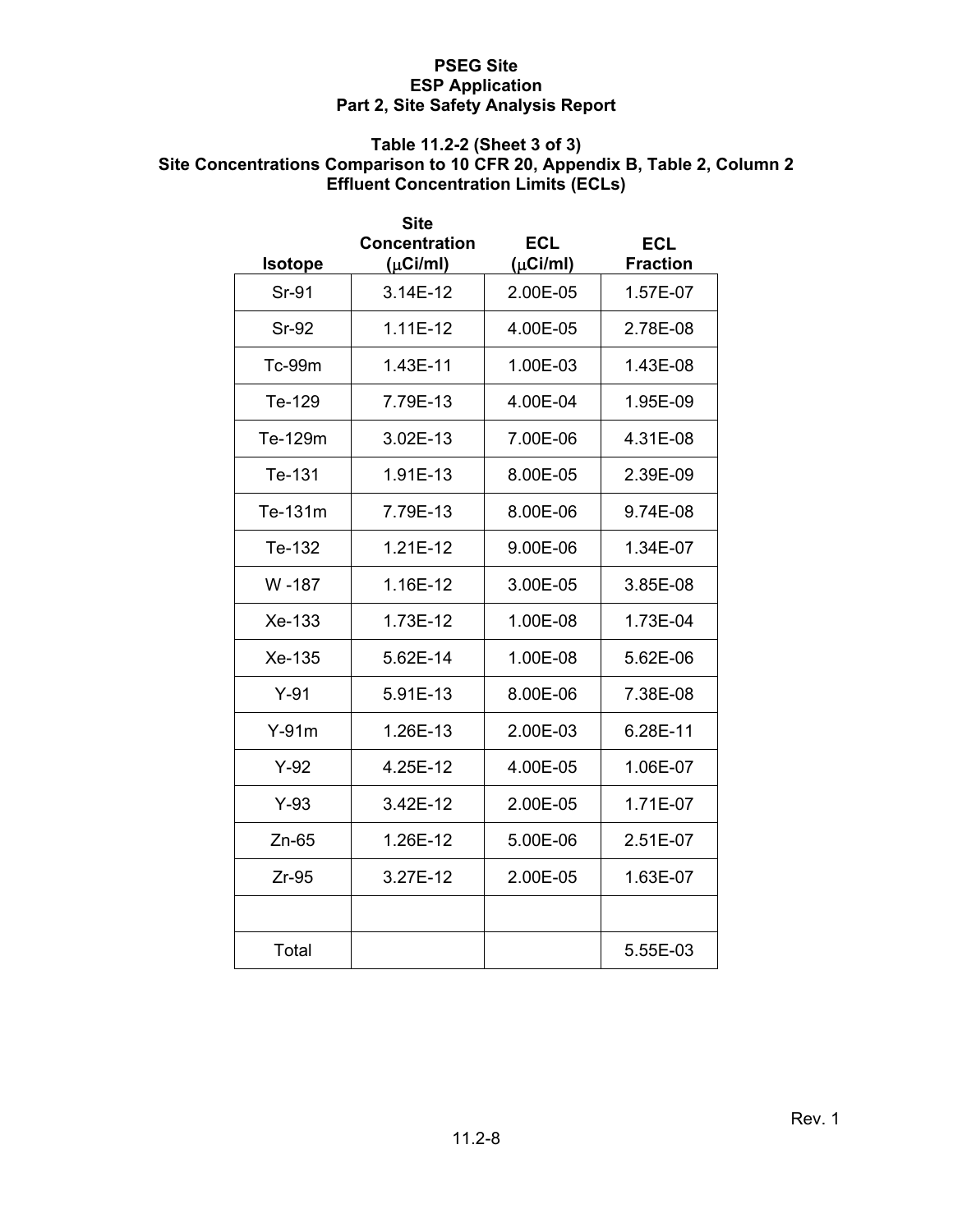### **Table 11.2-3 Liquid Pathway Parameters**

| <b>Parameter</b>                                 | <b>Value</b>          |  |  |
|--------------------------------------------------|-----------------------|--|--|
| Discharge Rate                                   | 20,000 gpm            |  |  |
| <b>Dilution Factor</b>                           | 20                    |  |  |
| <b>Transit Time to Receptor</b>                  | $0$ hr.               |  |  |
| <b>Impoundment Reconcentration Model</b>         | None                  |  |  |
| 50 mi. Population                                | 8,138,635 people      |  |  |
| 50 mi. Sport Fish Harvest <sup>(a)</sup>         | 5.62E+07 kg/yr        |  |  |
| 50 mi. Invertebrate Harvest <sup>(a)</sup>       | 8.14E+06 kg/yr        |  |  |
| 50 mi. Shoreline Usage <sup>(a)</sup>            | 3.83E+08 person-hr/yr |  |  |
| 50 mi. Swimming Usage <sup>(a)</sup>             | 7.65E+07 person-hr/yr |  |  |
| 50 mi. Boating Usage <sup>(a)</sup>              | 7.65E+07 person-hr/yr |  |  |
| a) Parameter is based on LADTAP II default value |                       |  |  |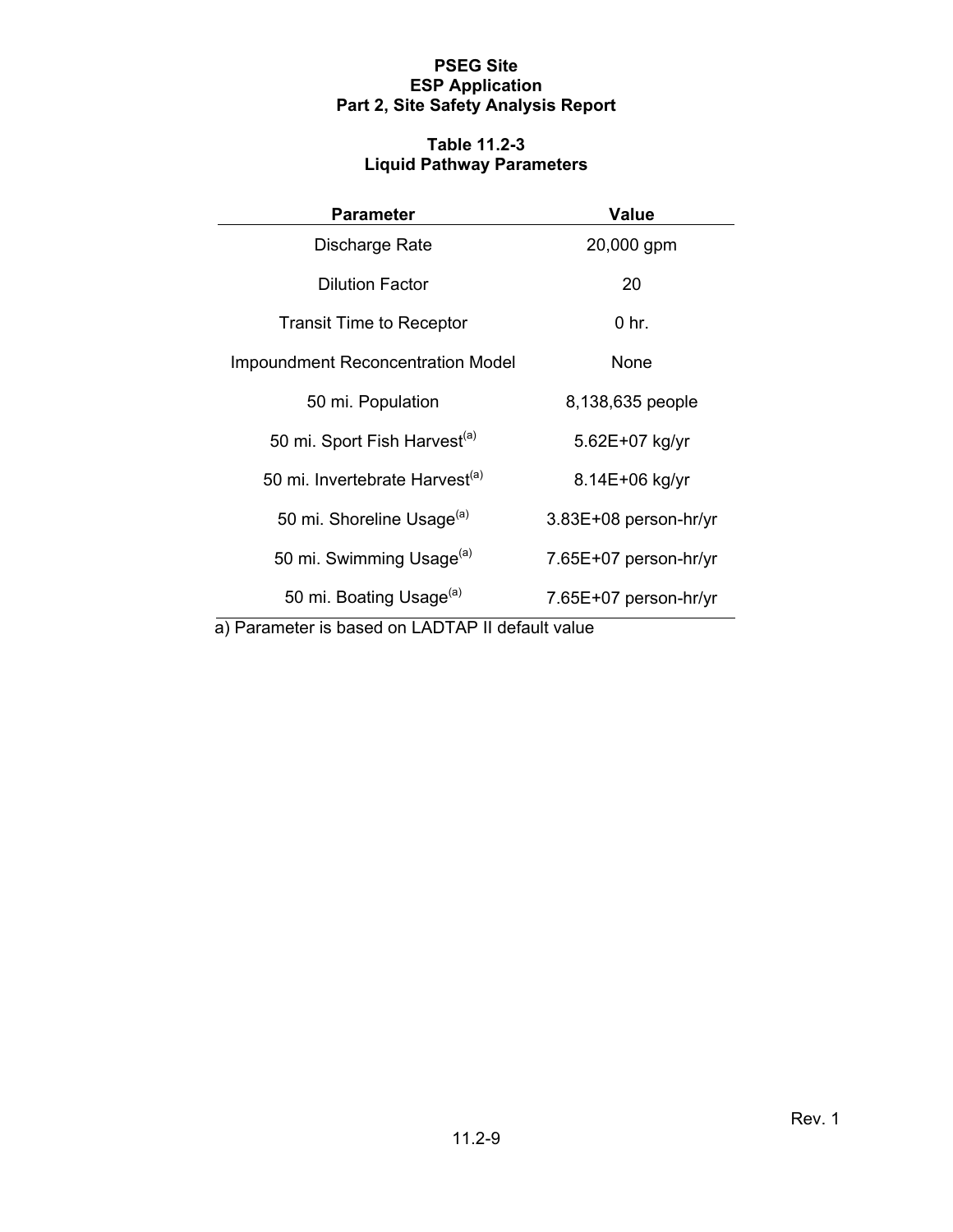# **Table 11.2-4 Liquid Pathway Consumption Factors for Maximally Exposed Individual**

|                                          | <b>Annual Rate</b> |      |              |               |
|------------------------------------------|--------------------|------|--------------|---------------|
| <b>Consumption Factor</b> <sup>(a)</sup> | <b>Adult</b>       | Teen | <b>Child</b> | <b>Infant</b> |
| Fish Consumption (kg/yr)                 | 21.0               | 16.0 | 6.9          | 0.0           |
| Invertebrate Consumption (kg/yr)         | 5.0                | 3.8  | 1.7          | 0.0           |
| Shoreline Usage (hr/yr)                  | 12.0               | 67.0 | 14.0         | 0.0           |
| Swimming (hr/yr)                         | 24                 | 13.4 | 2.8          | 0.0           |
| Boating (hr/yr)                          | 2.4                | 13.4 | 2.8          | 0.0           |
| Drinking Water Consumption (L/yr)        | 0.0                | 0.0  | 0.0          | 0.0           |

a) Consumption factors are based on LADTAP II default values.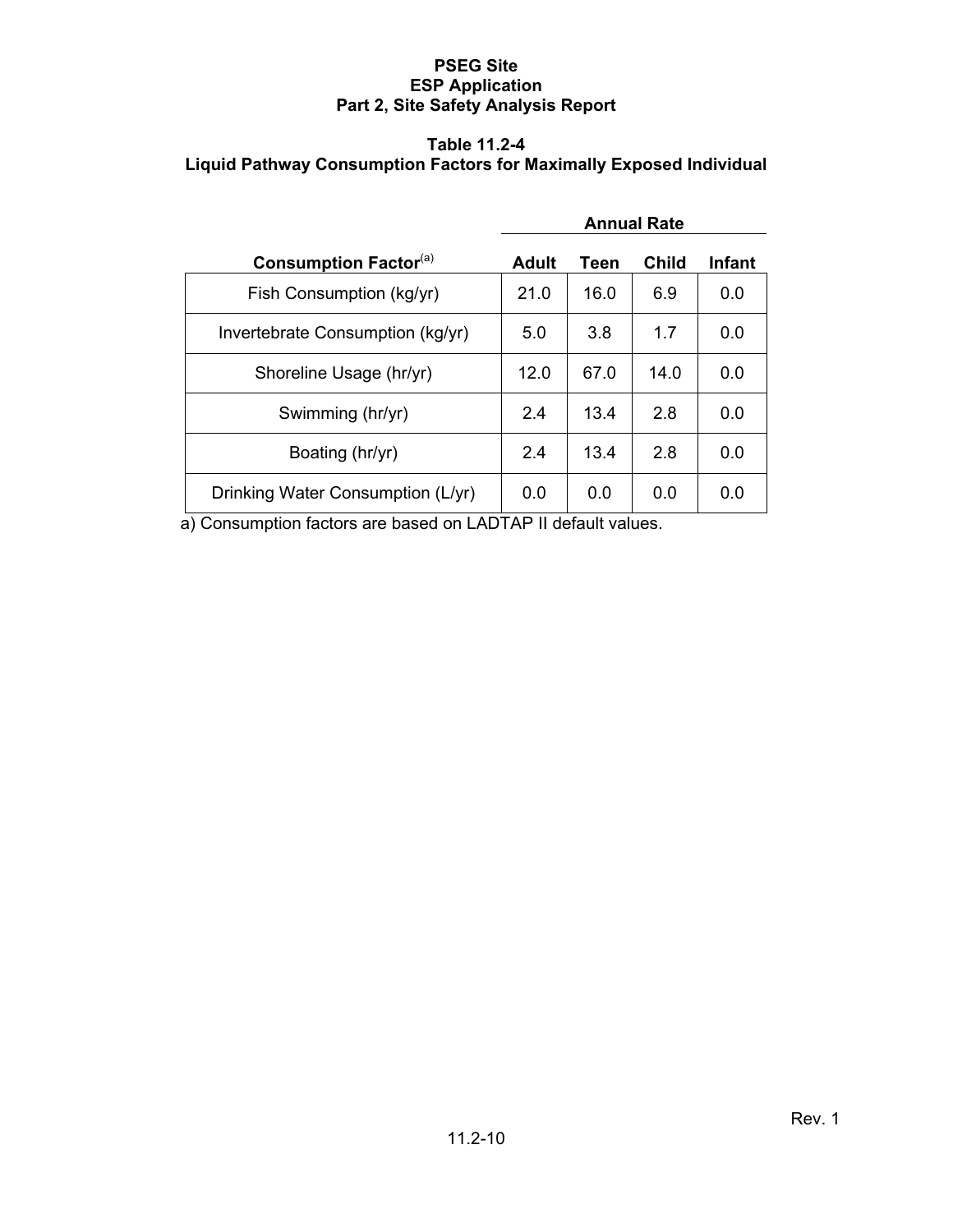# **Table 11.2-5 Liquid Pathway Doses for Maximally Exposed Individuals (per Unit)**

|                        | <b>Adult</b>           | Teen      | Child     |
|------------------------|------------------------|-----------|-----------|
| Dose Pathway           | (mrem/yr)              | (mrem/yr) | (mrem/yr) |
|                        | <b>Total Body Dose</b> |           |           |
| Fish Ingestion         | 1.02E-02               | 8.73E-03  | 8.49E-03  |
| Invertebrate Ingestion | 5.17E-03               | 5.02E-03  | 5.62E-03  |
| Shoreline              | 2.84E-04               | 1.59E-03  | 3.31E-04  |
| Swimming               | 1.66E-06               | 9.26E-06  | 1.94E-06  |
| <b>Boating</b>         | 8.29E-07               | 4.63E-06  | 9.68E-07  |
| Total                  | 1.57E-02               | 1.54E-02  | 1.44E-02  |

# **Limiting Organ Dose**

|                        | (GI-LLI) | (GI-LLI) | (Bone)   |
|------------------------|----------|----------|----------|
| Fish Ingestion         | 6.55E-02 | 4.76E-02 | 1.19E-01 |
| Invertebrate Ingestion | 1.11E-01 | 8.78E-02 | 3.81E-02 |
| Shoreline              | 2.84E-04 | 1.59E-03 | 3.31E-04 |
| Swimming               | 1.66E-06 | 9.26E-06 | 1.94E-06 |
| <b>Boating</b>         | 8.29E-07 | 4.63E-06 | 9.68E-07 |
| Total                  | 1.77E-01 | 1.37E-01 | 1.57E-01 |

# **Thyroid Dose**

| Fish Ingestion         | 1.98E-02 | 1.82E-02 | 1.88E-02 |
|------------------------|----------|----------|----------|
| Invertebrate Ingestion | 2.14E-02 | 2.00E-02 | 2.17E-02 |
| Shoreline              | 2.84E-04 | 1.59E-03 | 3.31E-04 |
| Swimming               | 1.66E-06 | 9.26E-06 | 1.94E-06 |
| <b>Boating</b>         | 8.29E-07 | 4.63E-06 | 9.68E-07 |
| Total                  | 4.15E-02 | 3.98E-02 | 4.08E-02 |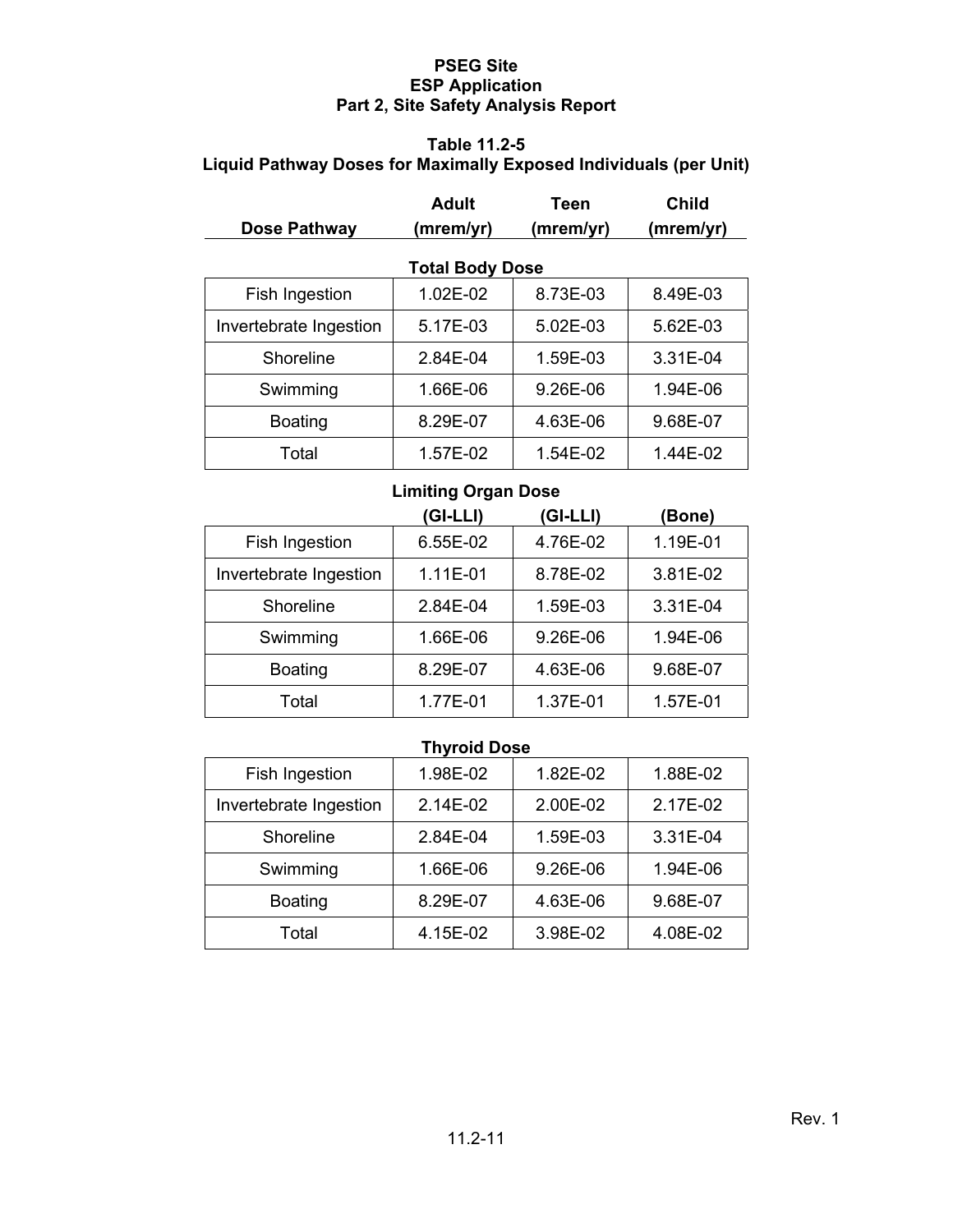#### **Table 11.2-6 Comparison of Annual Maximally Exposed Individual Doses with 10 CFR 50, Appendix I Criteria**

|                                     | <b>Annual Dose</b>        |       |
|-------------------------------------|---------------------------|-------|
| <b>Type of Dose</b>                 | <b>Single New</b><br>Unit | Limit |
| Total Body (mrem)                   | 1.57E-02                  | 3     |
| Maximum Organ - GI-LLI-Adult (mrem) | 1.77E-01                  | 10    |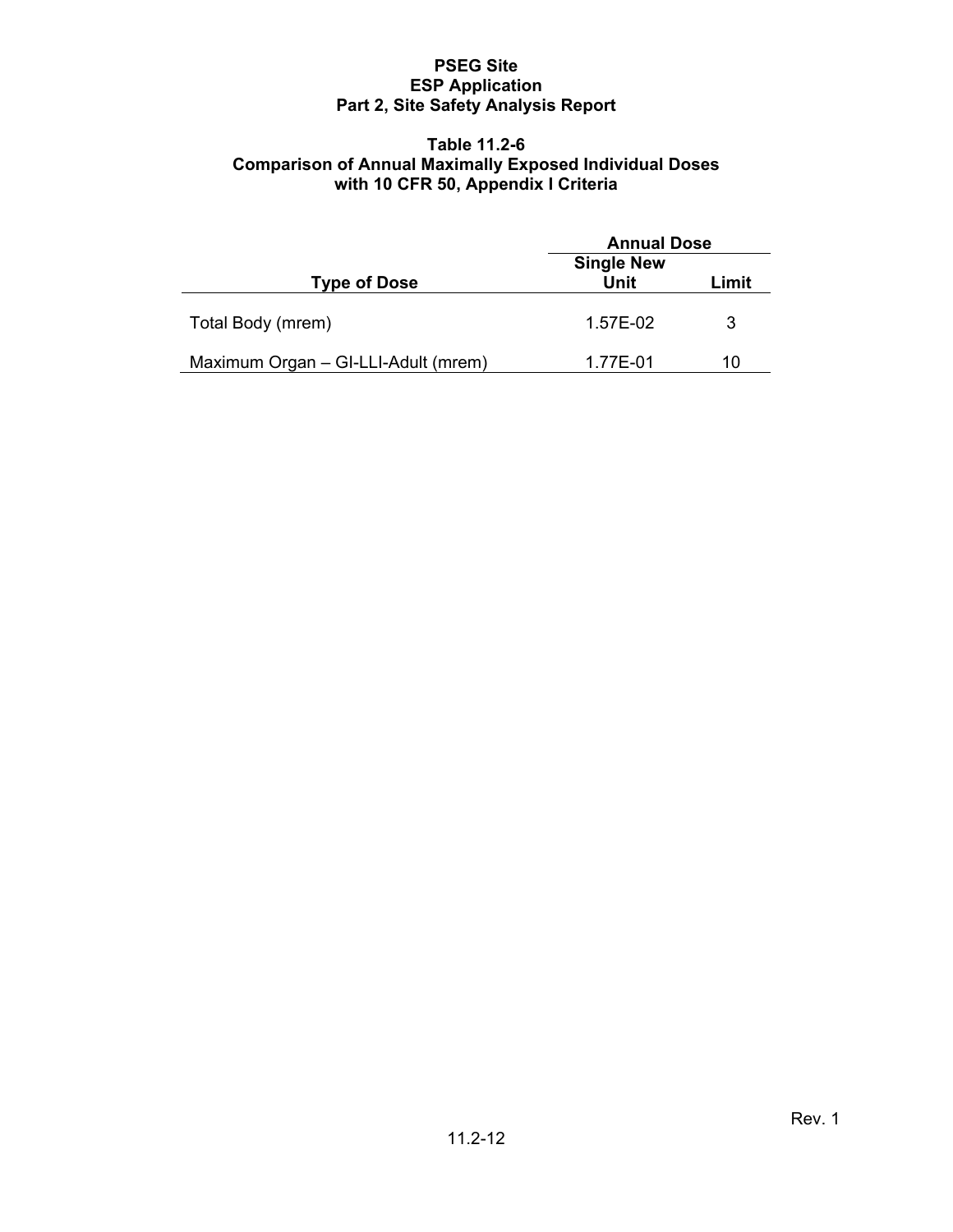#### **Table 11.2-7 Liquid Contributions to Maximally Exposed Individual Doses with Regards to 40 CFR 190 Criteria(a)**

|                                   | <b>New Unit(s)</b> |                  |  |  |
|-----------------------------------|--------------------|------------------|--|--|
| Dose Type                         | <b>Single Unit</b> | <b>Dual Unit</b> |  |  |
| <b>Total Body</b><br>(mrem/yr)    | 1.57E-02           | 3.14E-02         |  |  |
| <b>Thyroid</b><br>(mrem/yr)       | 4.15E-02           | 8.30E-02         |  |  |
| Other Organ -<br>GI-LLI (mrem/yr) | 1.77E-01           | 3.54E-01         |  |  |

a) Comparison to 40 CFR 190 limits is only appropriate when considering contributions from gaseous effluents in addition to liquid effluents. Comparison to 40 CFR 190 limits including contributions from liquid and gaseous effluents, as well as contributions from SGS and HCGS is shown in Table 11.3-9.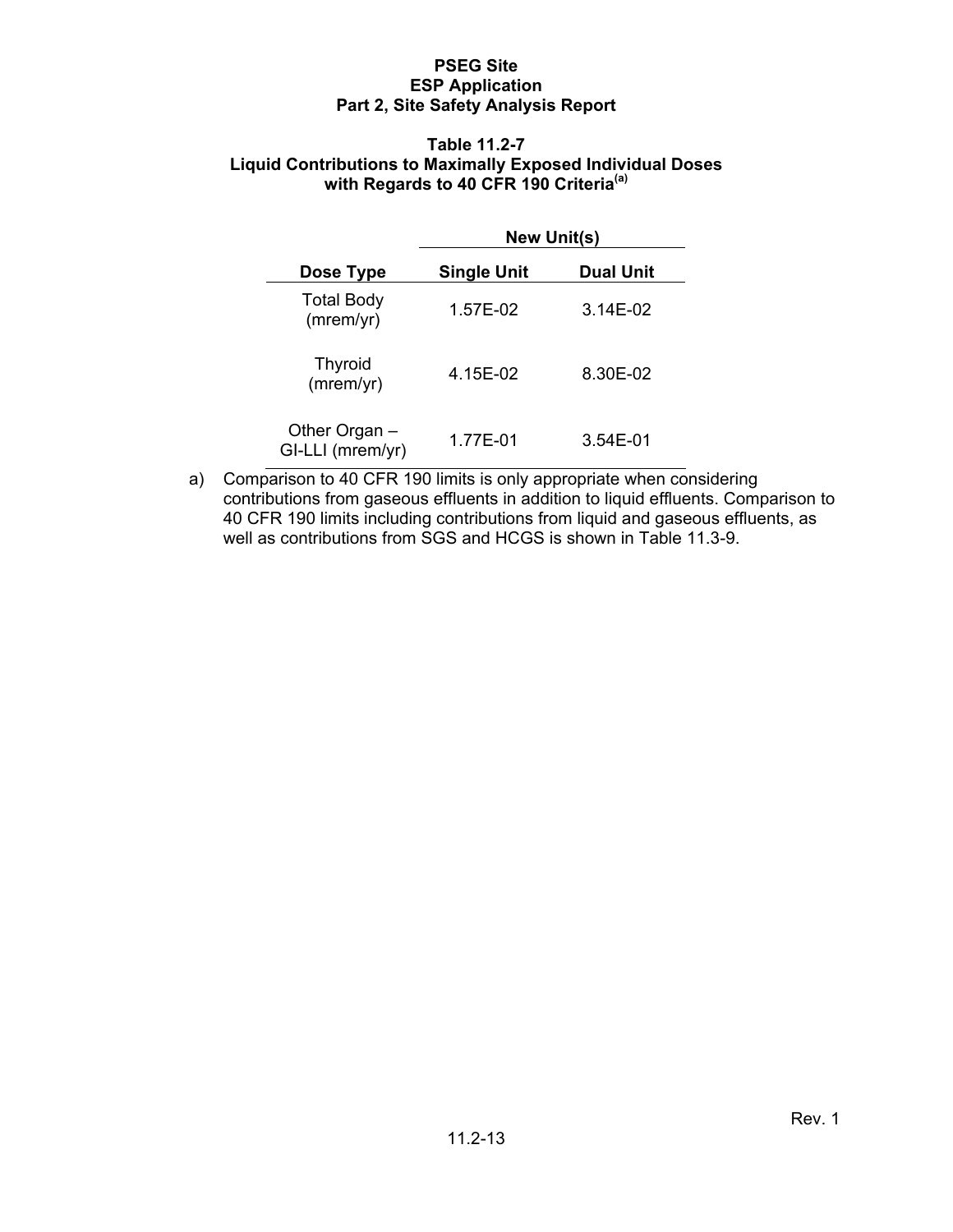# **Table 11.2-8 Collective Annual Doses from a New Unit to Population within 50 Miles, Liquid Pathway**

|                        | Dose (person-rem/yr) |                |  |
|------------------------|----------------------|----------------|--|
| <b>Pathway</b>         | <b>Total Body</b>    | <b>Thyroid</b> |  |
| Fish Ingestion         | $2.72E + 01$         | $3.59E + 01$   |  |
| Invertebrate Ingestion | $9.22E + 00$         | $2.22E + 01$   |  |
| Shoreline              | $9.05E + 00$         | $9.05E + 00$   |  |
| Swimming               | 5.29E-02             | 5.29E-02       |  |
| <b>Boating</b>         | 2.64E-02             | 2.64E-02       |  |
|                        |                      |                |  |
| Total                  | $4.55E + 01$         | $6.72E + 01$   |  |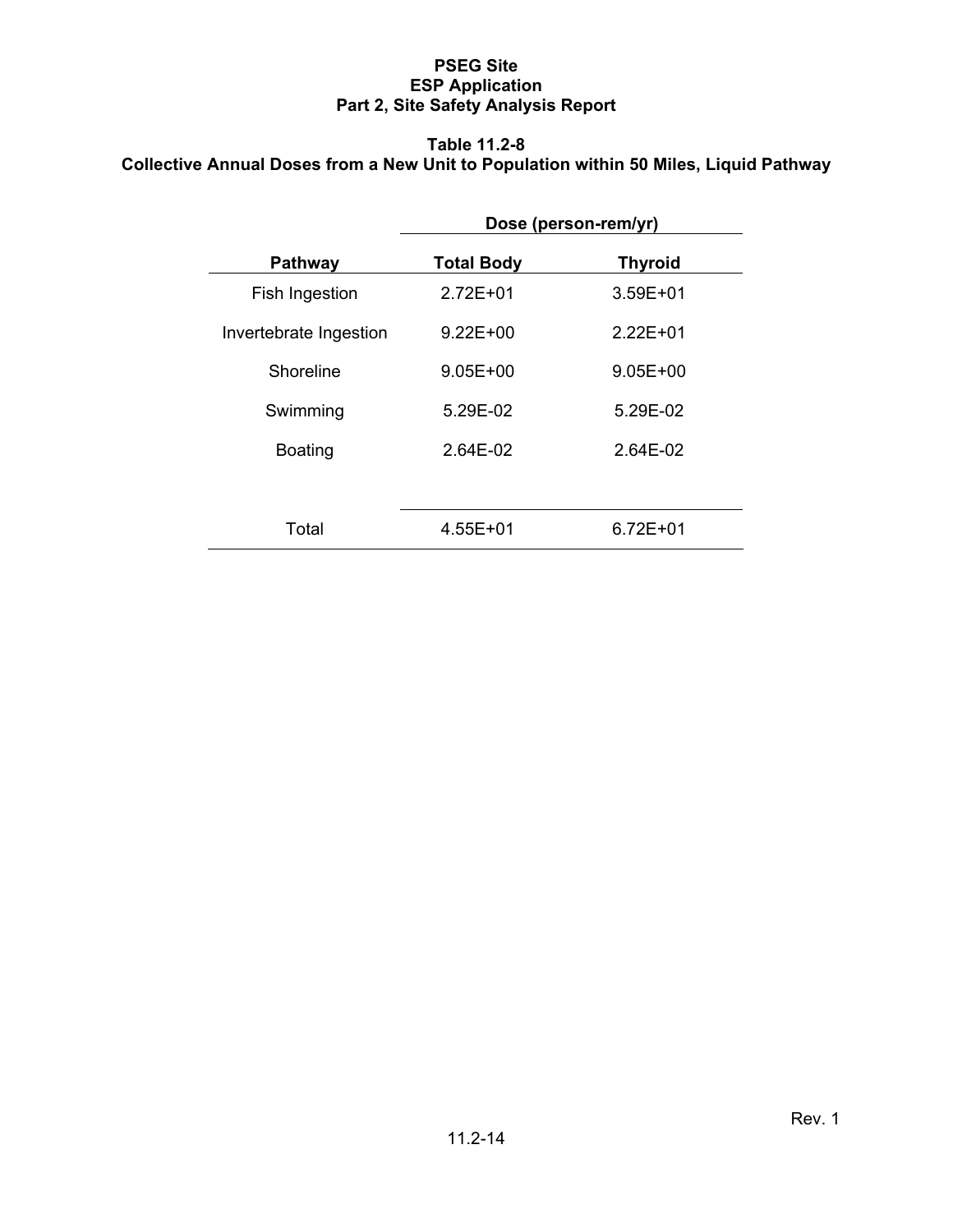#### **Table 11.2-9**

# **Liquid Effluent Individual Doses(a)**

|                         | <b>Skin</b> | <b>Bone</b> | Liver       | <b>Total Body</b> | <b>Thyroid</b> | Kidney      | Lung        | <b>GI-LLI</b> |
|-------------------------|-------------|-------------|-------------|-------------------|----------------|-------------|-------------|---------------|
| <b>Adult Pathway</b>    | (mrem/year) | (mrem/year) | (mrem/year) | (mrem/year)       | (mrem/year)    | (mrem/year) | (mrem/year) | (mrem/year)   |
| Fish                    |             | 8.51E-02    | 1.58E-02    | 1.02E-02          | 1.98E-02       | 4.47E-03    | 4.10E-03    | 6.55E-02      |
| Invertebrate            |             | 2.67E-02    | 1.01 E-02   | 5.17E-03          | 2.14E-02       | 4.83E-03    | 2.69E-03    | 1.11E-01      |
| Shoreline               | 3.33E-04    | 2.84E-04    | 2.84E-04    | 2.84E-04          | 2.84E-04       | 2.84E-04    | 2.84E-04    | 2.84E-04      |
| Swimming                |             | 1.66E-06    | 1.66E-06    | 1.66E-06          | 1.66E-06       | 1.66E-06    | 1.66E-06    | 1.66E-06      |
| <b>Boating</b>          |             | 8.29E-07    | 8.29E-07    | 8.29E-07          | 8.29E-07       | 8.29E-07    | 8.29E-07    | 8.29E-07      |
| Total                   | 3.33E-04    | 1.12E-01    | 2.62E-02    | 1.57E-02          | 4.15E-02       | 9.59E-03    | 7.08E-03    | 1.77E-01      |
| <b>Teenager Pathway</b> |             |             |             |                   |                |             |             |               |
| Fish                    |             | 9.25E-02    | 1.60E-02    | 8.73E-03          | 1.82E-02       | 3.95E-03    | 3.90E-03    | 4.76E-02      |
| Invertebrate            |             | 2.87E-02    | 1.02E-02    | 5.02E-03          | 2.00E-02       | 4.83E-03    | 2.97E-03    | 8.78E-02      |
| Shoreline               | 1.86E-03    | 1.59E-03    | 1.59E-03    | 1.59E-03          | 1.59E-03       | 1.59E-03    | 1.59E-03    | 1.59E-03      |
| Swimming                |             | 9.26E-06    | 9.26E-06    | 9.26E-06          | 9.26E-06       | 9.26E-06    | 9.26E-06    | 9.26E-06      |
| <b>Boating</b>          |             | 4.63E-06    | 4.63E-06    | 4.63E-06          | 4.63E-06       | 4.63E-06    | 4.63E-06    | 4.63E-06      |
| Total                   | 1.86E-03    | 1.23E-01    | 2.78E-02    | 1.54E-02          | 3.98E-02       | 1.04E-02    | 8.47E-03    | 1.37E-01      |
|                         |             |             |             |                   |                |             |             |               |
| <b>Child Pathway</b>    |             |             |             |                   |                |             |             |               |
| Fish                    |             | 1.19E-01    | 1.44E-02    | 8.49E-03          | 1.88E-02       | 3.27E-03    | 3.22E-03    | 1.85E-02      |
| Invertebrate            |             | 3.81 E-02   | 9.37E-03    | 5.62E-03          | 2.17E-02       | 4.28E-03    | 2.57E-03    | 3.75E-02      |
| Shoreline               | 3.89E-04    | 3.31 E-04   | 3.31 E-04   | 3.31 E-04         | 3.31 E-04      | 3.31 E-04   | 3.31 E-04   | 3.31 E-04     |
| Swimming                |             | 1.94E-06    | 1.94E-06    | 1.94E-06          | 1.94E-06       | 1.94E-06    | 1.94E-06    | 1.94E-06      |
| <b>Boating</b>          |             | 9.68E-07    | 9.68E-07    | 9.68E-07          | 9.68E-07       | 9.68E-07    | 9.68E-07    | 9.68E-07      |
| Total                   | 3.89E-04    | 1.57E-01    | 2.41 E-02   | 1.44E-02          | 4.08E-02       | 7.89E-03    | 6.12E-03    | 5.63E-02      |

a) The doses are based on a single unit liquid effluent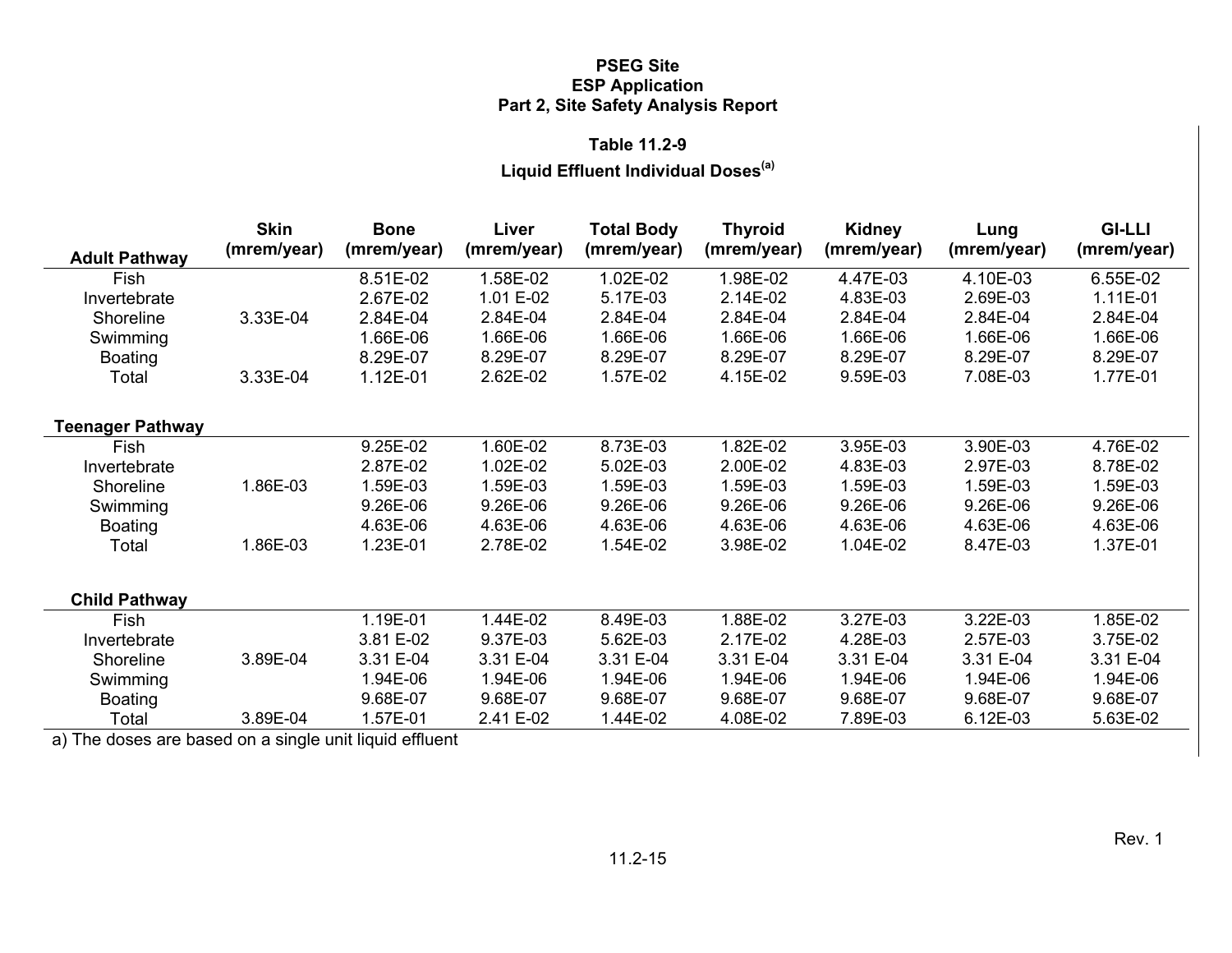# 11.3.3 GASEOUS RADIOACTIVE RELEASES

During normal operation of a new plant at the PSEG Site, small amounts of radioactive gases are released into the environment. In order to analyze the effects of such releases on individuals and population groups, a wide variety of potential pathways are considered. These pathways facilitate transport of the radioactive material from the release points to the receptors of interest. The significance of a given pathway is determined by the type and amount of radioactivity released, the transport mechanism, and the consumption or usage factors of the receptor.

An MEI is the theoretical individual who is positioned to receive a maximum possible calculated dose. Consideration of the dose to the MEI is useful for conservative comparison to regulations for doses to the public. The analytical methods, exposure pathways, and atmospheric dispersion models considered for calculating doses to the MEI and the collective population in the area surrounding the PSEG Site are based on RG 1.109 and RG 1.111, *Methods for Estimating Atmospheric Transport and Dispersion of Gaseous Effluents in Routine Releases from Light-Water-Cooled Reactors*, Revision 1, 1977.

# 11.3.3.1 Exposure Pathways

The new plant at the PSEG Site releases gaseous effluents to the atmosphere. The NRCendorsed GASPAR II computer program is used to calculate the doses to off-site receptors due to postulated gaseous effluent releases from the new plant. This program uses radiological exposure models, as described in RG 1.109, to determine the doses from radioactive releases in gaseous effluent. The gaseous exposure pathways modeled in GASPAR II (NUREG/CR-4653, *GASPAR II – Technical Reference and User Guide*) are:

- External exposure to airborne activity in the plume
- External exposure to deposited activity on the ground
- Inhalation of airborne activity in the plume
- Ingestion of contaminated agricultural products

MEI locations and corresponding atmospheric dispersion factors ( $\gamma$ /Q values) and ground deposition factors (D/Q values) are listed in Table 11.3-1. The fractions of animal daily intake from pasture or fresh green chop during the grazing season and other factors used as input in the GASPAR II calculation are listed in Table 11.3-2. Annual agricultural product consumption rates are listed in Table 11.3-3. Total agricultural production, as shown in Table 11.3-4, is assumed to be the maximum consumption for each agricultural product multiplied by the projected population. This population projection for the year 2081 is listed in Table 2.1-2 and shown in Figure 2.1-20 along with the population distribution by sector and distance from the PSEG Site. Based on population projections, the population estimate (and the accompanying maximum agricultural consumption estimate) for 2081 is bounding.

Gaseous effluent activity releases are given in Table 11.3-5. Values for gaseous effluent releases from the existing units at the PSEG Site are obtained from the 2008 RERR for SGS and HCGS (Reference 11.3.3-1). Annual releases vary from year to year, and 2008 is considered to be representative of average releases. Releases from 2006 and 2007 were also examined, and do not vary significantly from 2008 releases. Bounding PPE values for gaseous effluent releases from a new unit are taken from SSAR Table 1.3-7, and multiplied by two to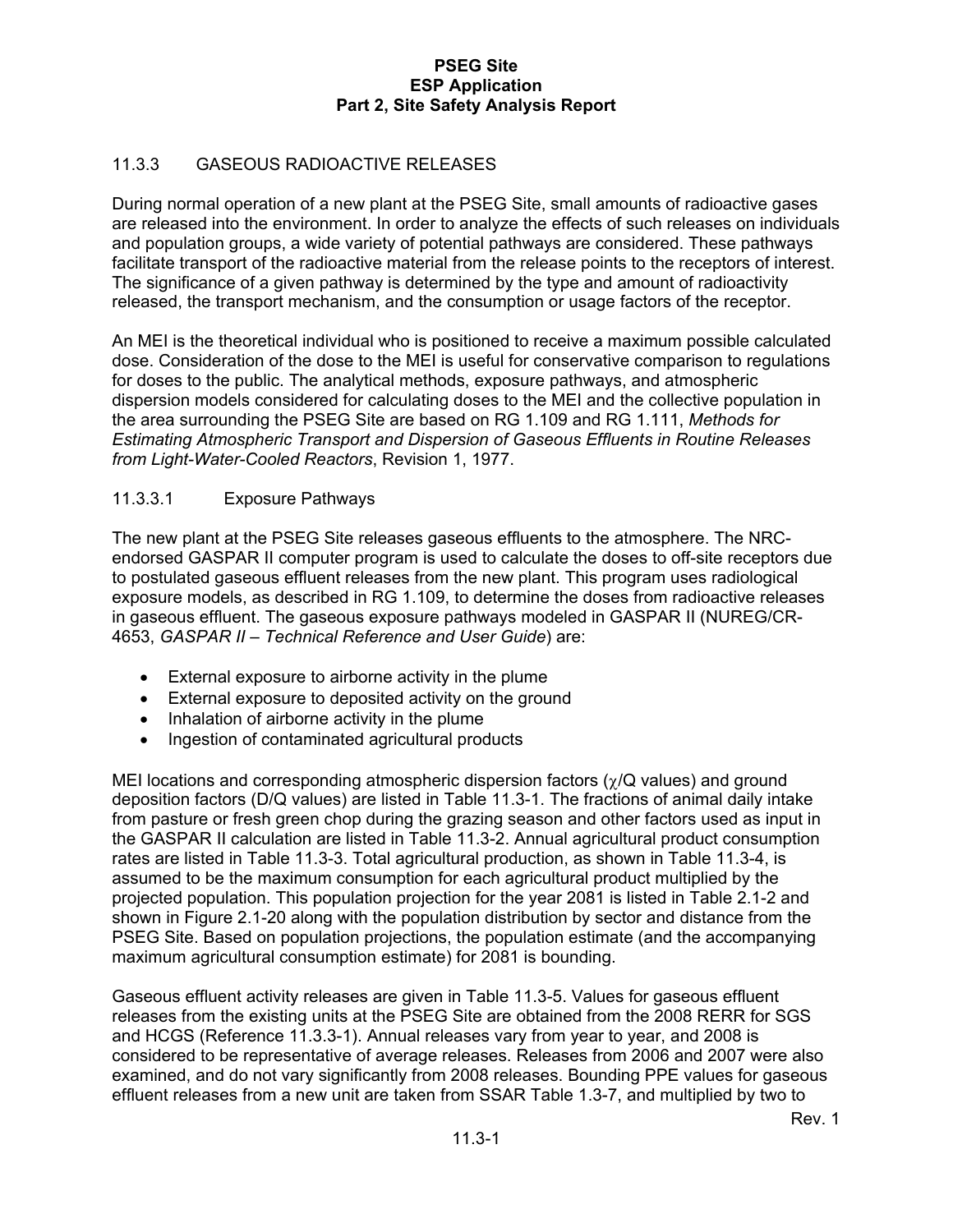account for the possibility of dual units. In order to determine if these releases meet ECLs of 10 CFR 20, Appendix B, Table 2, Column 1, they must be converted to concentrations. To do this, the release rates are multiplied by the maximum  $\chi$ /Q value at the site boundary (as found in Table 11.3-1), and then converted to units of  $\mu$ Ci/ml. The effluent concentrations are well below the limits specified in 10 CFR 20, Appendix B, Table 2, Column 1, as shown in Table 11.3-6. Furthermore, the sum of the concentration fractions of the ECLs is less than one. Site concentrations given in Table 11.3-6 include releases from SGS, HCGS, and a new dual unit plant.

### 11.3.3.2 Gaseous Pathway Doses

The GASPAR II code is used to calculate doses to the MEI for each pathway at various locations. The results of this calculation are shown in Table 11.3-7. These results are based on the inputs found in Tables 11.3-1 to 11.3-5. Compliance with 10 CFR 50, Appendix I is shown in Table 11.3-8 on a per unit basis. Gaseous effluent doses are calculated at the site-boundary assuming continuous occupancy for the duration of a year. Compliance with 40 CFR 190 (including both liquid and gaseous dose contributions) is shown in Table 11.3-9. Comparison to 40 CFR 190 is on a site-wide basis, including all SGS, HCGS, and all potential units at the new plant. Doses from inhalation, ground plane, and plume exposure are considered at the nearest residence. Since 40 CFR 190 is more conservative than 10 CFR 20.1301, compliance with 40 CFR 190 demonstrates compliance with 10 CFR 20.1301. The doses from the new units are much higher than from the existing units because doses from the existing units are based on actual measurements, compared to the conservatively calculated, bounding PPE theoretical doses from the new units. Collective doses from new units to the population within 50 mi. of the PSEG Site are shown in Table 11.3-10 and Table 11.3-11.

### 11.3.3.3 References

11.3.3-1 PSEG Nuclear LLC, "2008 Annual Radioactive Effluent Release Report for the Salem and Hope Creek Generating Stations," 2009.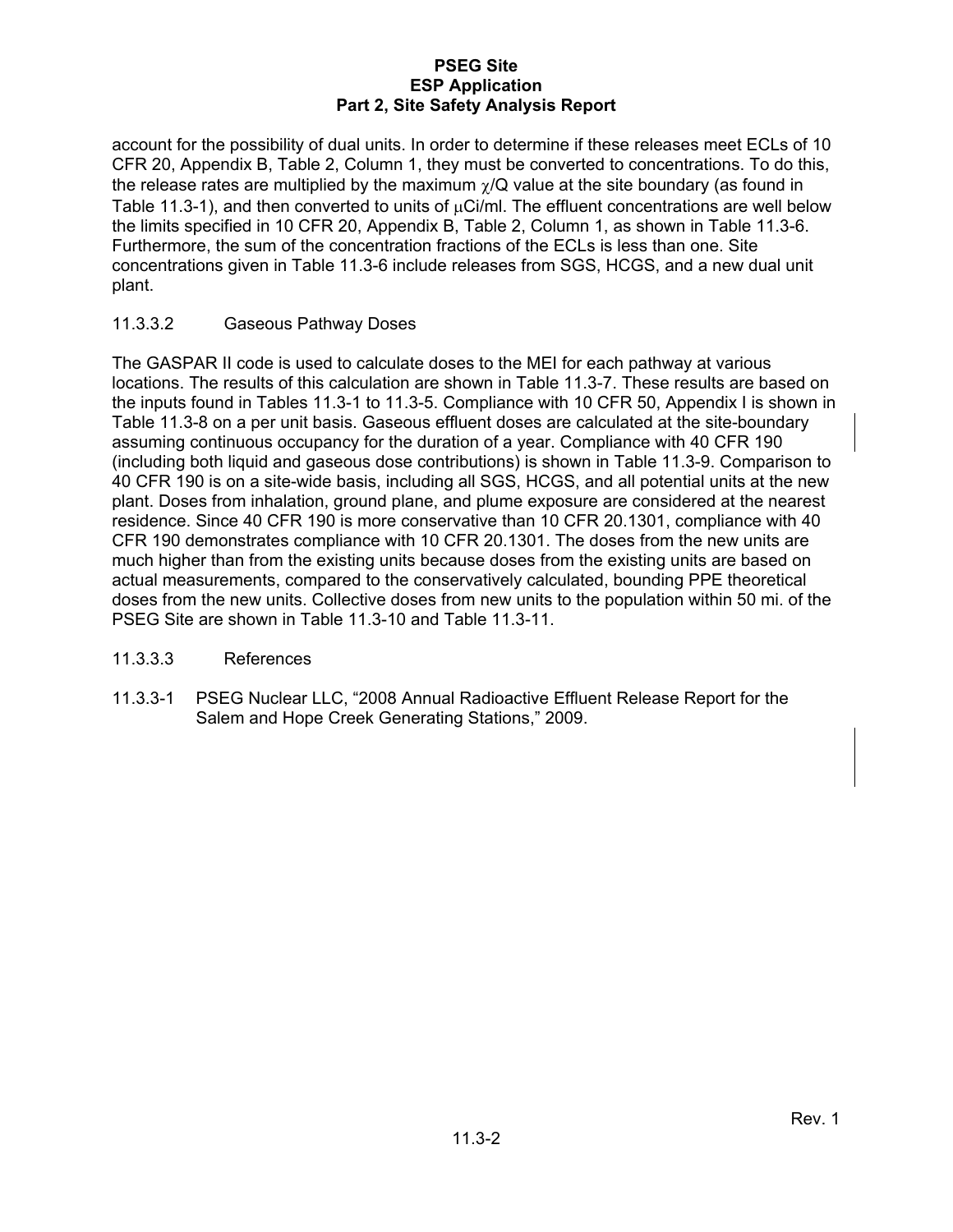# **Table 11.3-1 Maximally Exposed Individual Locations and Associated /Q and D/Q Values**

|                                                                              |               |                          |                                                | $\chi/\mathbf{Q}$                                             |                                                        |              |
|------------------------------------------------------------------------------|---------------|--------------------------|------------------------------------------------|---------------------------------------------------------------|--------------------------------------------------------|--------------|
| <b>MEI Location</b>                                                          | <b>Sector</b> | <b>Distance</b><br>(mi.) | No Decay /<br><b>Undepleted</b><br>(s/m $^3$ ) | $2.26-Day$<br>Half-life /<br><b>Undepleted</b><br>(s/m $^3$ ) | 8-Day<br>Half-life /<br><b>Depleted</b><br>(s/m $^3$ ) | $D/Q(1/m^2)$ |
| <b>Nearest Meat</b><br>Animal <sup>(a)</sup>                                 | <b>NW</b>     | 4.9                      | $1.1E-07$                                      | $1.1E-07$                                                     | 8.2E-08                                                | $3.5E-10$    |
| <b>Nearest Milk-</b><br>Producing<br>Animals<br>(Cow/Goat) <sup>(a)(b)</sup> | <b>NW</b>     | 4.9                      | $1.1E-07$                                      | $1.1E-07$                                                     | 8.2E-08                                                | $3.5E-10$    |
| <b>Nearest</b><br>Residence                                                  | <b>NW</b>     | 2.8                      | 2.4E-07                                        | 2.4E-07                                                       | 1.9E-07                                                | $9.6E-10$    |
| <b>Nearest</b><br>Vegetable<br>Garden <sup>(a)</sup>                         | <b>NW</b>     | 4.9                      | $1.1E-07$                                      | $1.1E-07$                                                     | 8.2E-08                                                | $3.5E-10$    |
| <b>Nearest Site</b><br><b>Boundary</b>                                       | <b>ENE</b>    | 0.24                     | 1.0E-05                                        | 1.0E-05                                                       | $9.5E-06$                                              | 4.1E-08      |

a) Meat animals, milk producing animals, and vegetable gardens are assumed to exist at the closest farm.

b) Goats are assumed to be the milk producing animals, as the goat pathway is more conservative.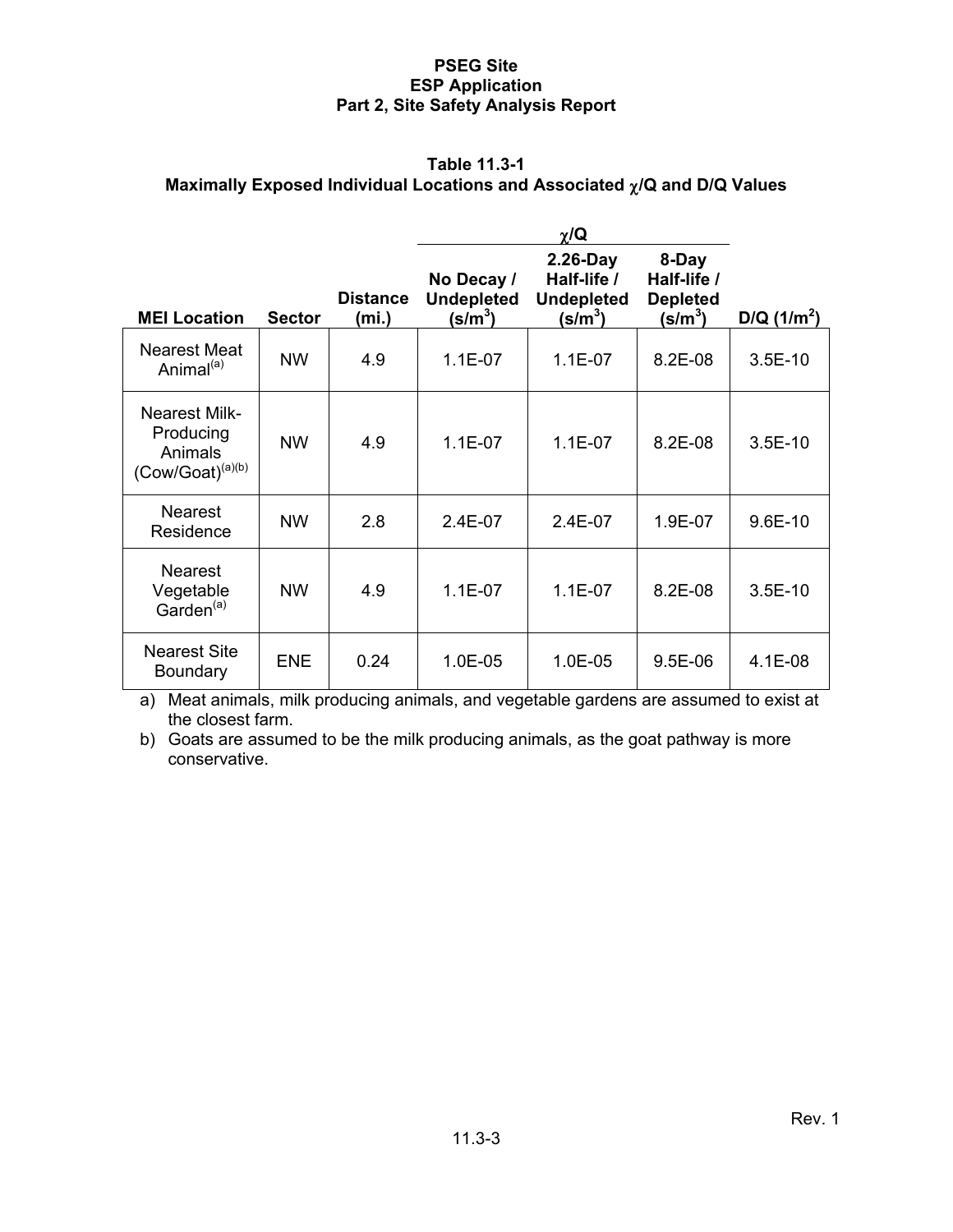# **Table 11.3-2 Grazing Season Daily Intakes**

| Value <sup>(a)</sup> | <b>Description</b>                                                                           |
|----------------------|----------------------------------------------------------------------------------------------|
| 1.0                  | Fraction of the year that leafy vegetables are grown.                                        |
| 1.0                  | Fraction of the year that milk cows are on pasture.                                          |
| 0.76                 | Fraction of the maximum individual's vegetable intake that is from a<br>garden.              |
| 1.0                  | Fraction of milk-cow feed intake that is from pasture while on pasture.                      |
| 8.0                  | Average absolute humidity over the growing season $(g/m^3)$                                  |
| 1.0                  | Fraction of the year that goats are on pasture.                                              |
| 1.0                  | Fraction of the goat-feed intake that is from pasture while on pasture                       |
| 1.0                  | Fraction of the year that beef cattle are on pasture.                                        |
| 1.0                  | Fraction of beef-cattle feed intake that is from pasture while the cattle<br>are on pasture. |

a) Values are based on GASPAR II default values.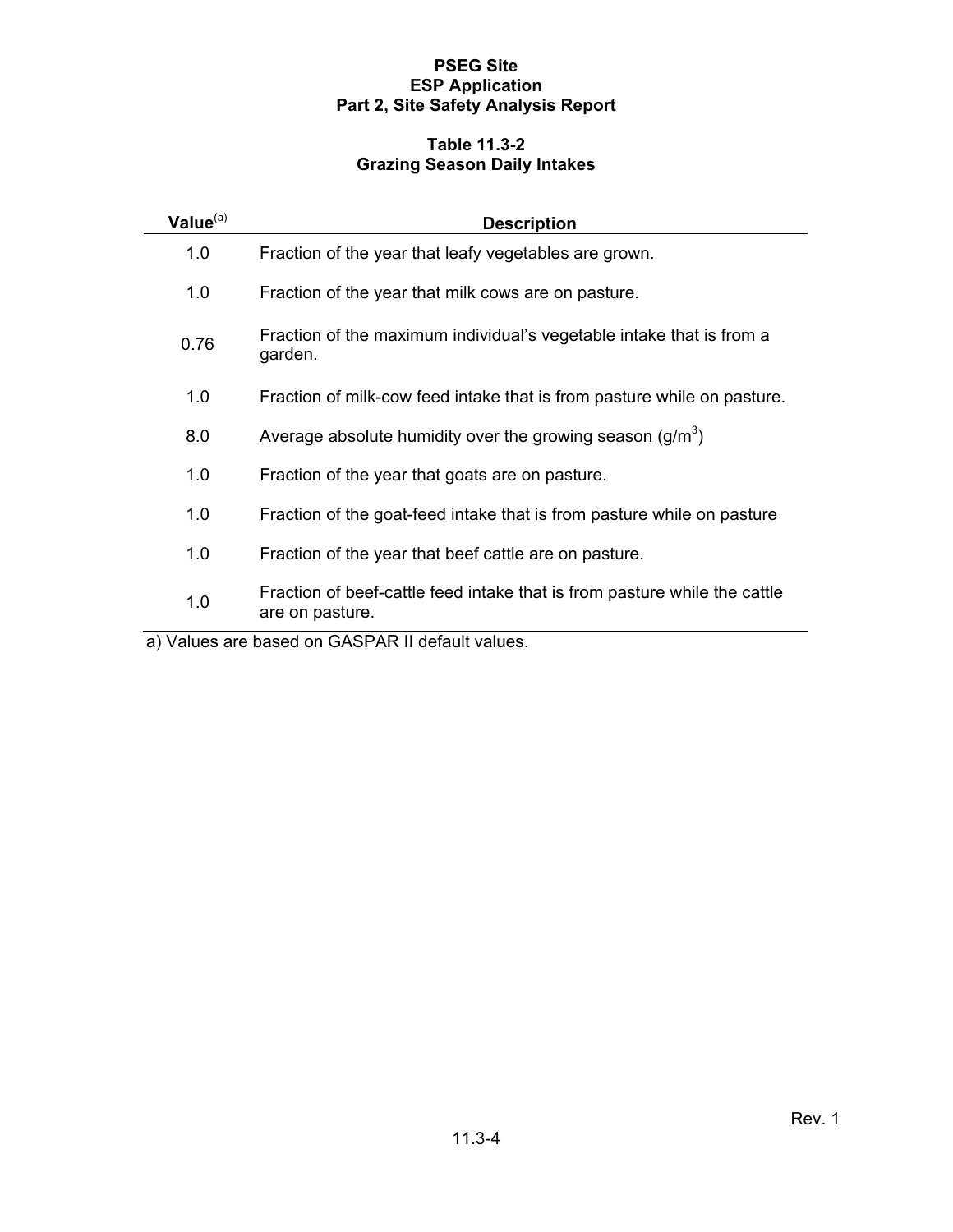# **Table 11.3-3 Annual Agricultural Consumption(a)**

| <b>Parameter</b>           | Non-Leafy<br><b>Vegetables</b><br>(kg/yr) | Leafy<br><b>Vegetables</b><br>(kg/yr) | <b>Milk</b><br>(L/yr) | <b>Meat</b><br>(kg/yr) |
|----------------------------|-------------------------------------------|---------------------------------------|-----------------------|------------------------|
| Average Adult              | 190                                       | 30                                    | 110                   | 95                     |
| Average Teen               | 240                                       | 20                                    | 200                   | 59                     |
| Average Child              | 200                                       | 10                                    | 170                   | 37                     |
| Maximum Adult              | 520                                       | 64                                    | 310                   | 110                    |
| Maximum Teen               | 630                                       | 42                                    | 400                   | 65                     |
| Maximum Child              | 520                                       | 26                                    | 330                   | 41                     |
| Maximum Infant             | 0                                         | 0                                     | 330                   | 0                      |
|                            |                                           |                                       |                       |                        |
| Maximum All <sup>(b)</sup> | 630                                       | 64                                    | 400                   | 110                    |

a) Values are based on GASPAR II default values.

b) Maximum refers to the maximum value from any age group in each consumption category.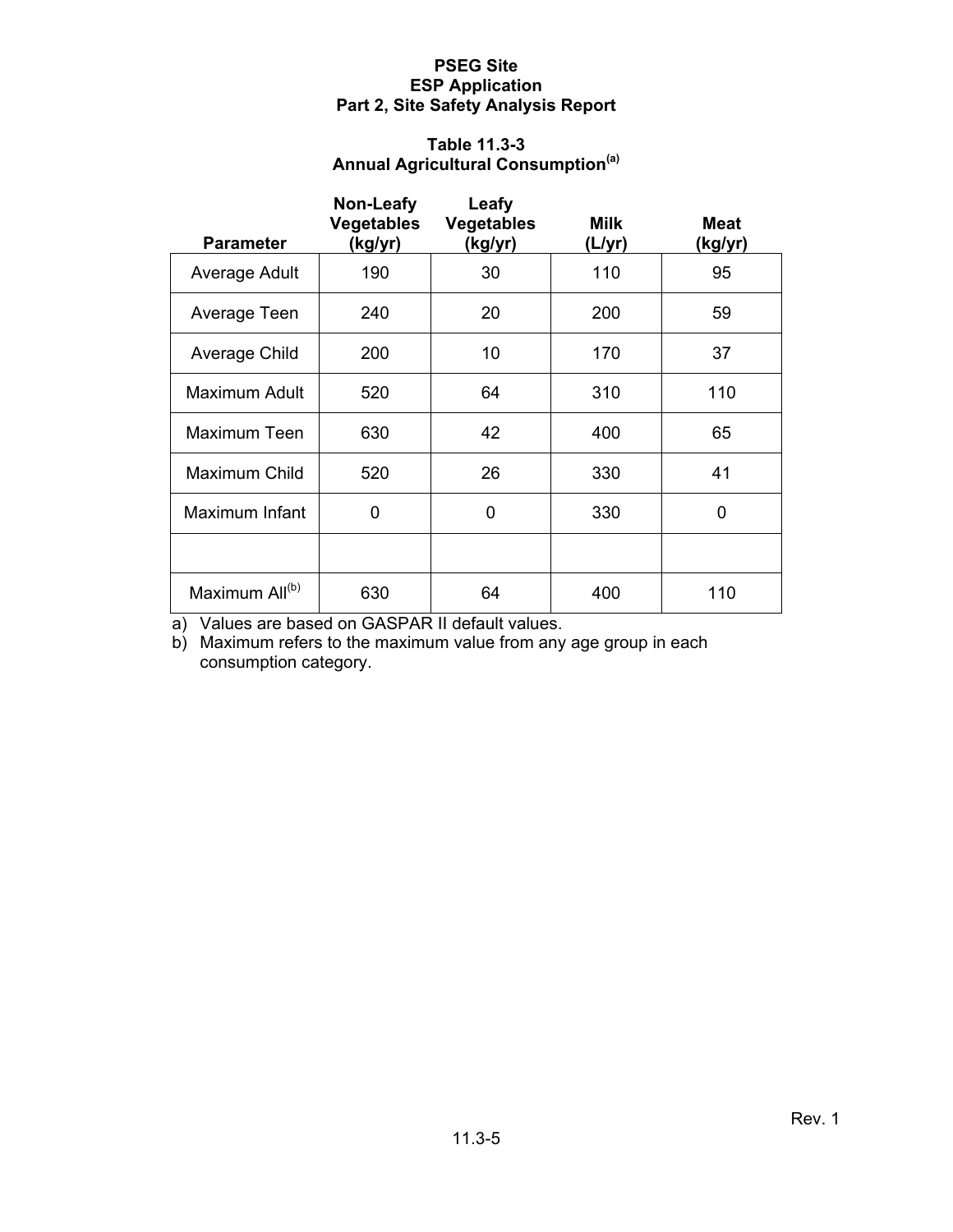#### **Table 11.3-4 Total Annual Agricultural Production**

|                           | Total Vegetables <sup>(a)</sup><br>(kg/yr) | Milk (L/yr) | Meat (kg/yr) |
|---------------------------|--------------------------------------------|-------------|--------------|
| Max Consumption           | $6.94E + 02$                               | 4.00E+02    | 1.10E+02     |
| Production <sup>(b)</sup> | $5.65E + 09$                               | 3.26E+09    | 8.95E+08     |

a) Total vegetable consumption is the sum of non-leafy vegetable and leafy vegetable consumption from Table 11.3-3 (e.g., 630 kg/yr+ 64 kg/yr = 694 kg/yr).

b) Annual production is the population (from Figure 2.1-20) multiplied by the maximum food consumption.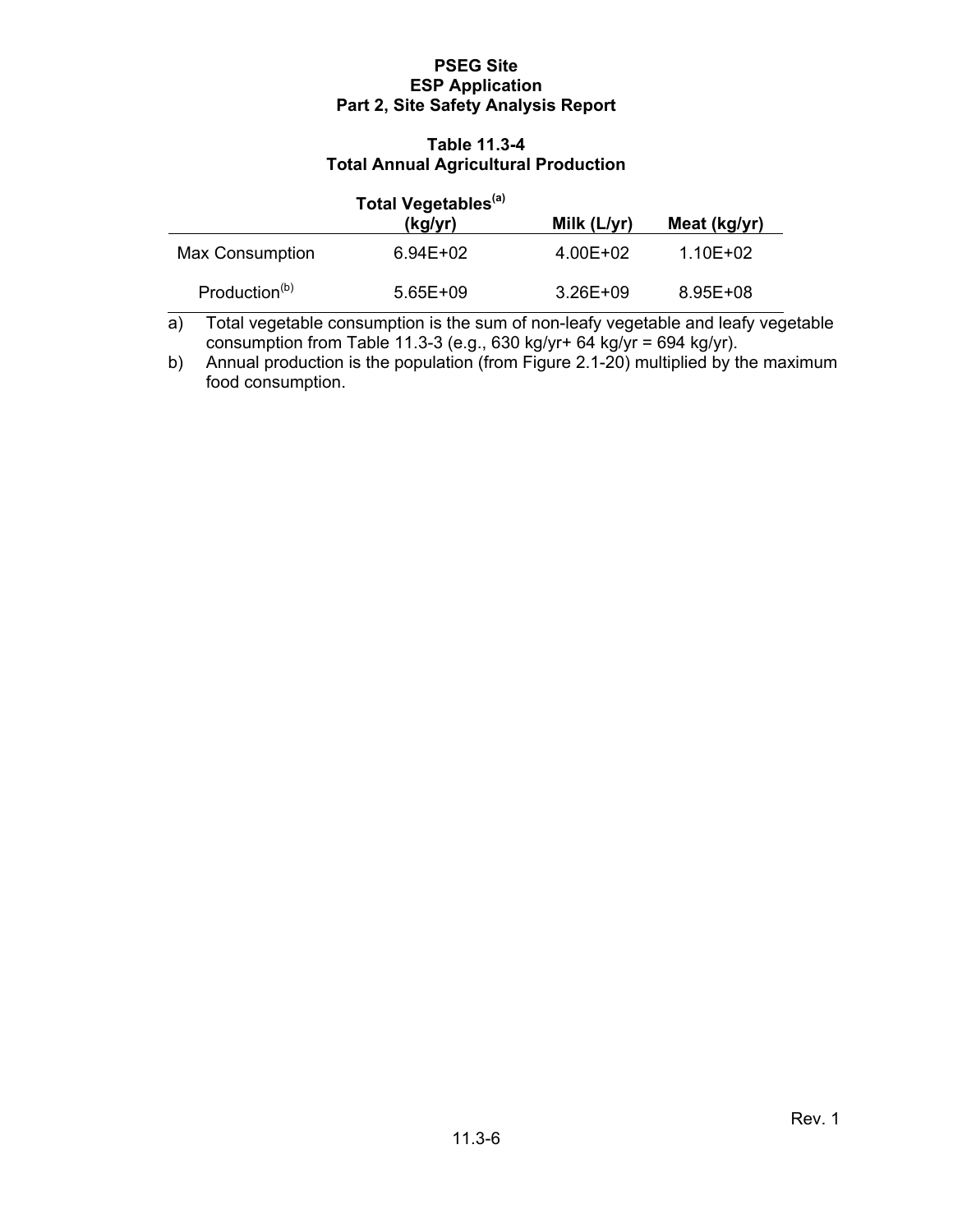#### **Table 11.3-5 (Sheet 1 of 3) Gaseous Release Source Terms**

|              | <b>New Unit(s)</b>                    |                             |                                         |                         |
|--------------|---------------------------------------|-----------------------------|-----------------------------------------|-------------------------|
| Isotope(c,d) | Single Unit <sup>(a)</sup><br>(Ci/yr) | <b>Dual Unit</b><br>(Ci/yr) | Existing Site <sup>(b)</sup><br>(Ci/yr) | <b>Total</b><br>(Ci/yr) |
| Ag-110m      | 2.00E-06                              | 4.00E-06                    |                                         | 4.00E-06                |
| Ar-41        | 3.40E+01                              | $6.80E + 01$                | 5.39E-01                                | $6.85E + 01$            |
| Ba-139       |                                       |                             | 3.44E+00                                | 3.44E+00                |
| Ba-140       | 2.70E-02                              | 5.41E-02                    | 2.56E-03                                | 5.66E-02                |
| <b>Br-82</b> |                                       |                             | 5.27E-06                                | 5.27E-06                |
| $C-14$       | 1.89E+01                              | 3.78E+01                    |                                         | 3.78E+01                |
| Ce-141       | 9.19E-03                              | 1.84E-02                    | 7.11E-05                                | 1.84E-02                |
| Ce-144       | 1.89E-05                              | 3.78E-05                    |                                         | 3.78E-05                |
| $Co-57$      | 8.20E-06                              | 1.64E-05                    |                                         | 1.64E-05                |
| Co-58        | 2.30E-02                              | 4.60E-02                    | 1.76E-04                                | 4.62E-02                |
| $Co-60$      | 1.30E-02                              | 2.59E-02                    | 8.30E-05                                | 2.60E-02                |
| $Cr-51$      | 3.51E-02                              | 7.03E-02                    |                                         | 7.03E-02                |
| Cs-134       | 6.22E-03                              | 1.24E-02                    |                                         | 1.24E-02                |
| Cs-136       | 5.95E-04                              | 1.19E-03                    | $\overline{\phantom{0}}$                | 1.19E-03                |
| Cs-137       | 9.46E-03                              | 1.89E-02                    |                                         | 1.89E-02                |
| Cs-138       | 1.70E-04                              | 3.41E-04                    |                                         | 3.41E-04                |
| <b>Cu-64</b> | 1.00E-02                              | 2.00E-02                    |                                         | 2.00E-02                |
| Fe-55        | 6.49E-03                              | 1.30E-02                    |                                         | 1.30E-02                |
| Fe-59        | 8.11E-04                              | 1.62E-03                    |                                         | 1.62E-03                |
| $H-3$        | $3.5E + 02$                           | 7.0E+02                     | 2.79E+02                                | 9.79E+02                |
| $I - 131$    | 2.60E-01                              | 5.19E-01                    | 7.26E-03                                | 5.26E-01                |
| $I-132$      | 2.19E+00                              | 4.38E+00                    |                                         | 4.38E+00                |
| $I-133$      | 1.70E+00                              | 3.41E+00                    | 7.53E-02                                | 3.48E+00                |
| $I - 134$    | 3.78E+00                              | 7.57E+00                    | $\qquad \qquad \blacksquare$            | 7.57E+00                |

 $\overline{\phantom{a}}$ 

 $\overline{\phantom{a}}$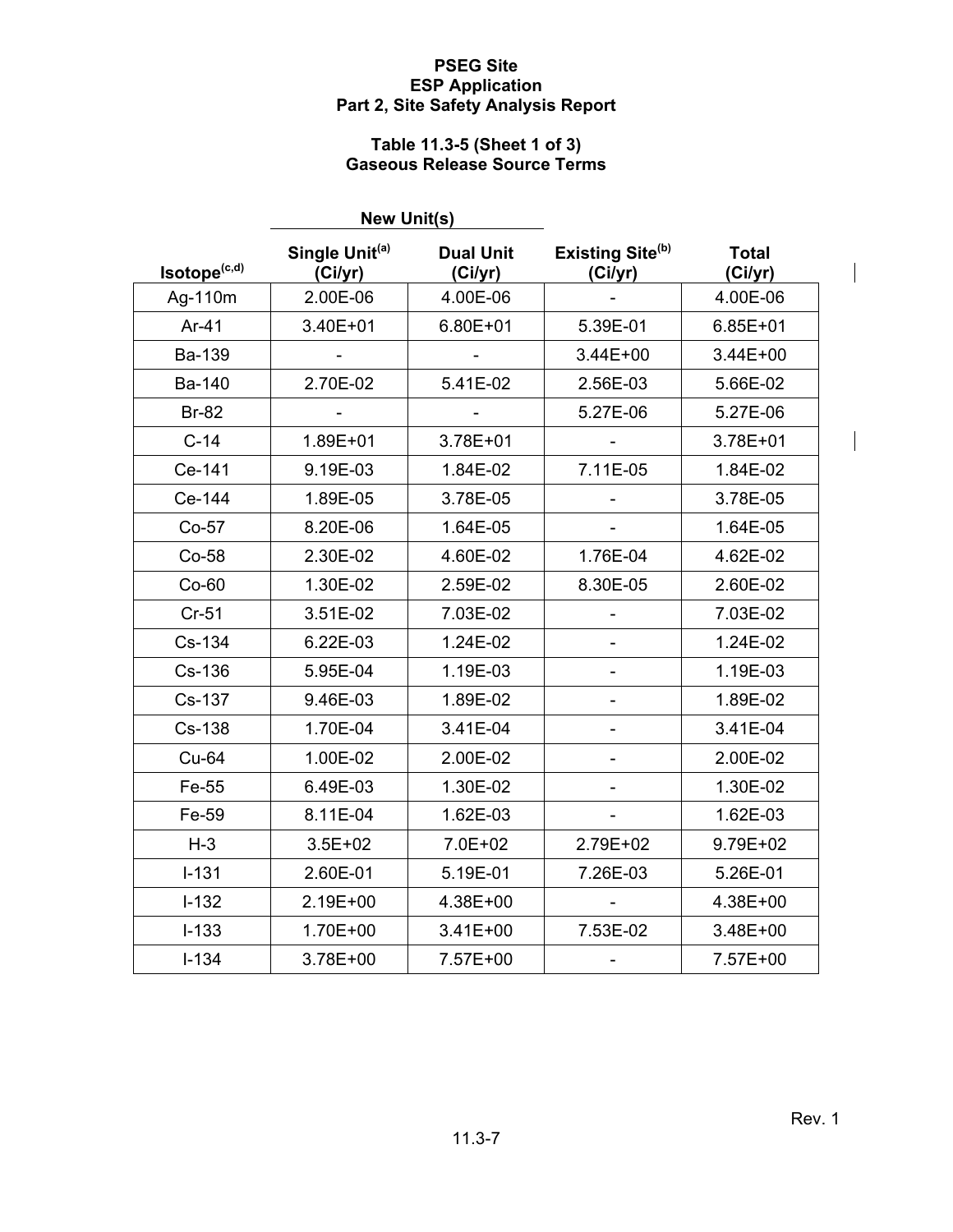# **Table 11.3-5 (Sheet 2 of 3) Gaseous Release Source Terms**

|              | <b>New Unit(s)</b>                    |                             |                                         |                         |
|--------------|---------------------------------------|-----------------------------|-----------------------------------------|-------------------------|
| Isotope(c,d) | Single Unit <sup>(a)</sup><br>(Ci/yr) | <b>Dual Unit</b><br>(Ci/yr) | Existing Site <sup>(b)</sup><br>(Ci/yr) | <b>Total</b><br>(Ci/yr) |
| $I-135$      | 2.41E+00                              | 4.81E+00                    |                                         | 4.81E+00                |
| Kr-83m       | 8.38E-04                              | 1.68E-03                    |                                         | 1.68E-03                |
| <b>Kr-85</b> | 4.10E+03                              | 8.20E+03                    |                                         | 8.20E+03                |
| $Kr-85m$     | 1.50E+02                              | 3.00E+02                    | 1.14E-03                                | 3.00E+02                |
| <b>Kr-87</b> | 5.30E+01                              | 1.06E+02                    |                                         | 1.06E+02                |
| <b>Kr-88</b> | 1.80E+02                              | 3.60E+02                    |                                         | 3.60E+02                |
| <b>Kr-89</b> | 2.41E+02                              | 4.81E+02                    |                                         | 4.81E+02                |
| La-140       | 1.81E-03                              | 3.62E-03                    | 1.01E-03                                | 4.64E-03                |
| Mn-54        | 5.41E-03                              | 1.08E-02                    |                                         | 1.08E-02                |
| Mn-56        | 3.51E-03                              | 7.03E-03                    |                                         | 7.03E-03                |
| Mo-99        | 5.95E-02                              | 1.19E-01                    | 1.08E-05                                | 1.19E-01                |
| <b>Na-24</b> | 4.05E-03                              | 8.11E-03                    |                                         | 8.11E-03                |
| <b>Nb-95</b> | 8.38E-03                              | 1.68E-02                    | $\overline{\phantom{0}}$                | 1.68E-02                |
| Ni-63        | 6.49E-06                              | 1.30E-05                    |                                         | 1.30E-05                |
| Np-239       | 1.19E-02                              | 2.38E-02                    | $\overline{a}$                          | 2.38E-02                |
| $P-32$       | 9.19E-04                              | 1.84E-03                    |                                         | 1.84E-03                |
| Pr-144       | 1.89E-05                              | 3.78E-05                    |                                         | 3.78E-05                |
| <b>Rb-89</b> | 4.32E-05                              | 8.65E-05                    | $\overline{\phantom{a}}$                | 8.65E-05                |
| Ru-103       | 3.51E-03                              | 7.03E-03                    |                                         | 7.03E-03                |
| Ru-106       | 7.80E-05                              | 1.56E-04                    |                                         | 1.56E-04                |
| Sb-124       | 1.81E-04                              | 3.62E-04                    |                                         | 3.62E-04                |
| Sb-125       | 6.10E-05                              | 1.22E-04                    |                                         | 1.22E-04                |
| <b>Sr-89</b> | 5.68E-03                              | 1.14E-02                    | $\overline{\phantom{a}}$                | 1.14E-02                |
| <b>Sr-90</b> | 1.20E-03                              | 2.40E-03                    | ۰                                       | 2.40E-03                |

 $\overline{\phantom{a}}$ 

 $\overline{\phantom{a}}$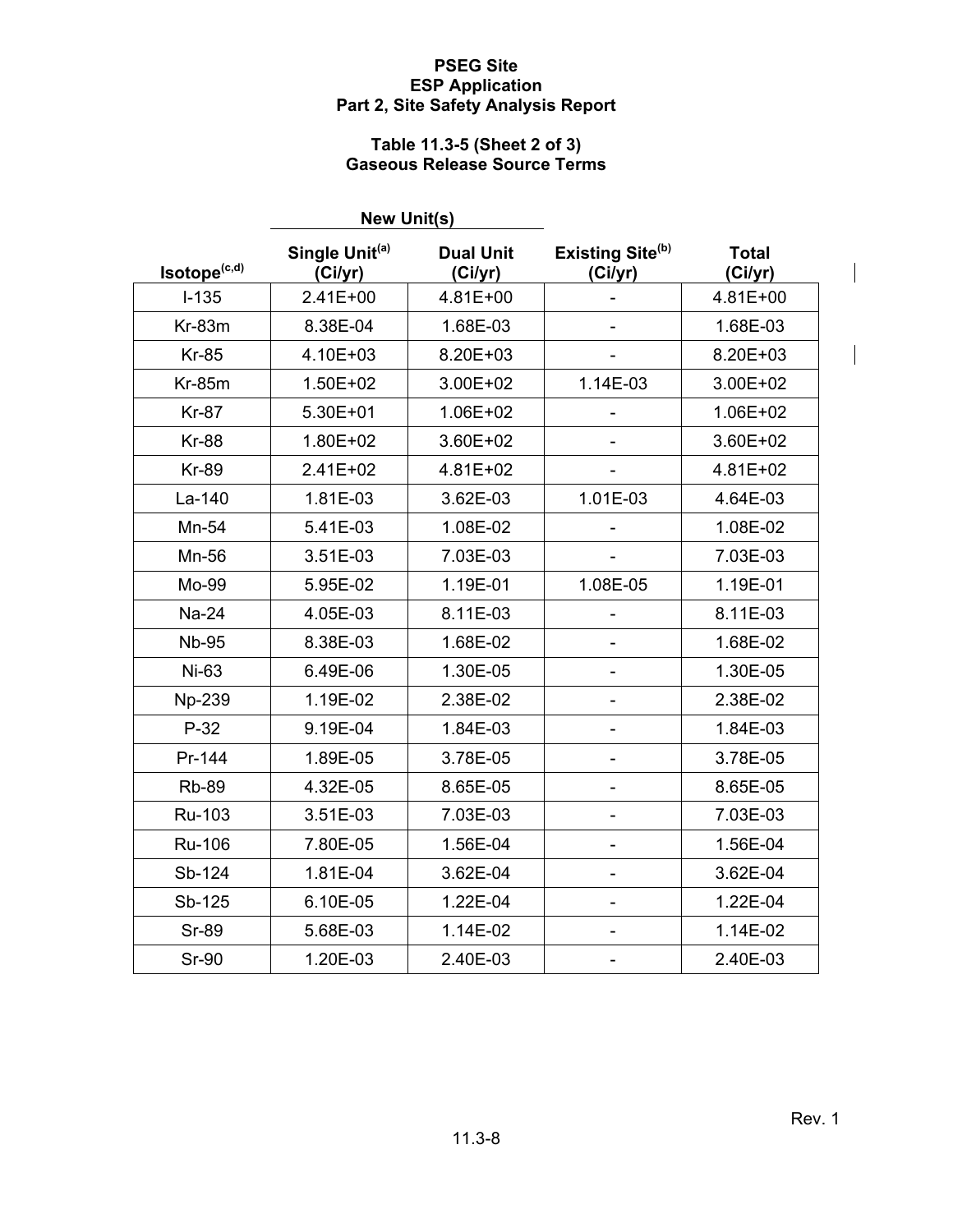#### **Table 11.3-5 (Sheet 3 of 3) Gaseous Release Source Terms**

|                          | <b>New Unit(s)</b>                    |                             |                                         |                         |
|--------------------------|---------------------------------------|-----------------------------|-----------------------------------------|-------------------------|
| Isotope <sup>(c,d)</sup> | Single Unit <sup>(a)</sup><br>(Ci/yr) | <b>Dual Unit</b><br>(Ci/yr) | Existing Site <sup>(b)</sup><br>(Ci/yr) | <b>Total</b><br>(Ci/yr) |
| Sr-91                    | 1.00E-03                              | 2.00E-03                    | 1.72E-02                                | 1.92E-02                |
| <b>Sr-92</b>             | 7.84E-04                              | 1.57E-03                    | 4.10E-02                                | 4.26E-02                |
| <b>Tc-99m</b>            | 2.97E-04                              | 5.95E-04                    | 1.09E-05                                | 6.06E-04                |
| Te-129m                  | 2.19E-04                              | 4.38E-04                    |                                         | 4.38E-04                |
| Te-131m                  | 7.57E-05                              | 1.51E-04                    | 1.86E-05                                | 1.70E-04                |
| Te-132                   | 1.89E-05                              | 3.78E-05                    |                                         | 3.78E-05                |
| W-187                    | 1.89E-04                              | 3.78E-04                    |                                         | 3.78E-04                |
| Xe-131m                  | 2.70E+03                              | 5.40E+03                    | 2.68E-04                                | 5.40E+03                |
| Xe-133                   | 7.20E+03                              | $1.44E + 04$                | 9.99E-01                                | 1.44E+04                |
| Xe-133m                  | 1.70E+02                              | 3.40E+02                    | 1.19E-02                                | 3.40E+02                |
| Xe-135                   | 1.20E+03                              | 2.40E+03                    | 1.15E+00                                | 2.40E+03                |
| Xe-135m                  | 4.05E+02                              | 8.11E+02                    |                                         | 8.11E+02                |
| Xe-137                   | $5.14E + 02$                          | $1.03E + 03$                |                                         | $1.03E + 03$            |
| Xe-138                   | 4.32E+02                              | 8.65E+02                    |                                         | 8.65E+02                |
| $Y-90$                   | 4.60E-05                              | 9.19E-05                    |                                         | 9.19E-05                |
| $Y-91$                   | 2.41E-04                              | 4.81E-04                    |                                         | 4.81E-04                |
| $Y-91m$                  |                                       |                             | 2.40E+00                                | 2.40E+00                |
| $Y-92$                   | 6.22E-04                              | 1.24E-03                    |                                         | 1.24E-03                |
| $Y-93$                   | 1.11E-03                              | 2.22E-03                    |                                         | 2.22E-03                |
| $Zn-65$                  | 1.11E-02                              | 2.22E-02                    | $\overline{\phantom{m}}$                | 2.22E-02                |
| $Zr-95$                  | 1.60E-03                              | 3.19E-03                    | $\overline{\phantom{0}}$                | 3.19E-03                |
|                          |                                       |                             |                                         |                         |
| Total                    | 1.78E+04                              | 3.56E+04                    | 2.87E+02                                | 3.59E+04                |

a) Single unit is the PPE value from SSAR Table 1.3-7, and is included for single unit analysis throughout the section.

b) Existing site consists of one BWR (HCGS) and two PWRs (SGS).

c) Radionuclides Kr-90 and Xe-139 are short lived and will decay prior to release to the environment and are therefore, not included in this table.

d) The emissions from Rh-103m, Rh-106, and Ba-137m are attributed to their parent radionuclides and therefore, are not included in this table.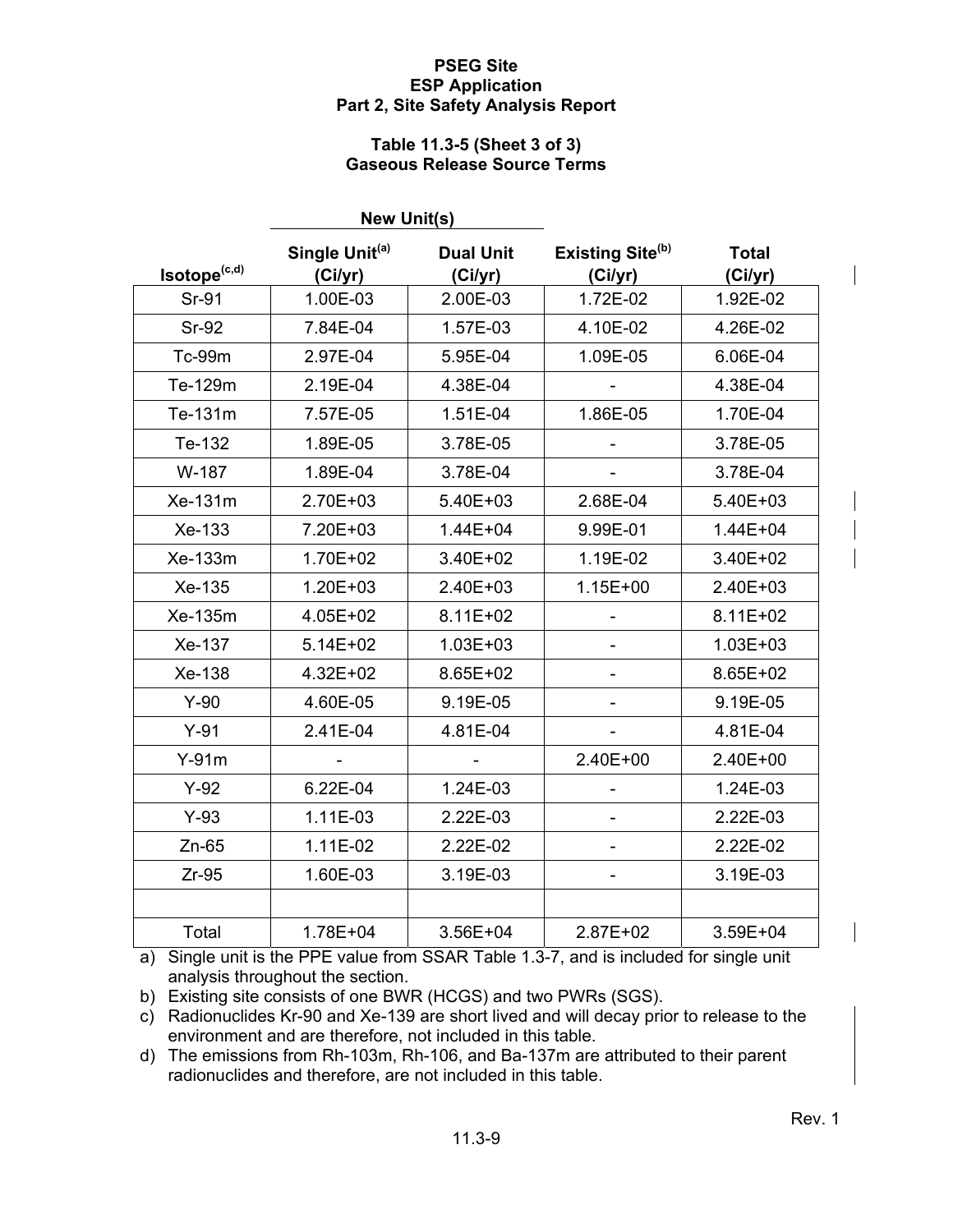# **Table 11.3-6 (Sheet 1 of 3)**

# **Site Concentrations Comparison to 10 CFR 20, Appendix B, Table 2, Column 1 Effluent Concentration Limits (ECLs)**

|                | <b>Site</b>          |               |                 |
|----------------|----------------------|---------------|-----------------|
|                | <b>Concentration</b> | <b>ECL</b>    | <b>Fraction</b> |
| <b>Isotope</b> | $(\mu$ Ci/ml)        | $(\mu$ Ci/ml) | <b>ECL</b>      |
| Ag-110m        | 1.27E-18             | 3.00E-10      | 4.23E-09        |
| $Ar-41$        | 2.17E-11             | 1.00E-08      | 2.17E-03        |
| <b>Ba-139</b>  | 1.09E-12             | 4.00E-08      | 2.72E-05        |
| Ba-140         | 1.80E-14             | 2.00E-09      | 8.98E-06        |
| <b>Br-82</b>   | 1.67E-18             | 6.00E-09      | 2.79E-10        |
| $C-14$         | 1.20E-11             | 3.00E-09      | 4.00E-03        |
| Ce-141         | 5.85E-15             | 8.00E-10      | 7.31E-06        |
| Ce-144         | 1.20E-17             | 2.00E-11      | 6.00E-07        |
| $Co-57$        | 5.20E-18             | 9.00E-10      | 5.78E-09        |
| Co-58          | 1.46E-14             | 1.00E-09      | 1.46E-05        |
| $Co-60$        | 8.25E-15             | 5.00E-11      | 1.65E-04        |
| $Cr-51$        | 2.23E-14             | 3.00E-08      | 7.43E-07        |
| Cs-134         | 3.94E-15             | 2.00E-10      | 1.97E-05        |
| Cs-136         | 3.77E-16             | 9.00E-10      | 4.19E-07        |
| Cs-137         | 6.00E-15             | 2.00E-10      | 3.00E-05        |
| Cs-138         | 1.08E-16             | 8.00E-08      | 1.35E-09        |
| Cu-64          | 6.34E-15             | 3.00E-08      | 2.11E-07        |
| Fe-55          | 4.11E-15             | 3.00E-09      | 1.37E-06        |
| Fe-59          | 5.14E-16             | 5.00E-10      | 1.03E-06        |
| $H-3$          | 3.10E-10             | 1.00E-07      | 3.10E-03        |
| $I - 131$      | 1.67E-13             | 2.00E-10      | 8.34E-04        |
| $I-132$        | 1.39E-12             | 2.00E-08      | 6.94E-05        |
| $I - 133$      | 1.10E-12             | 1.00E-09      | 1.10E-03        |
| $I - 134$      | 2.40E-12             | 6.00E-08      | 4.00E-05        |
| $I - 135$      | 1.53E-12             | 6.00E-09      | 2.54E-04        |

 $\overline{\phantom{a}}$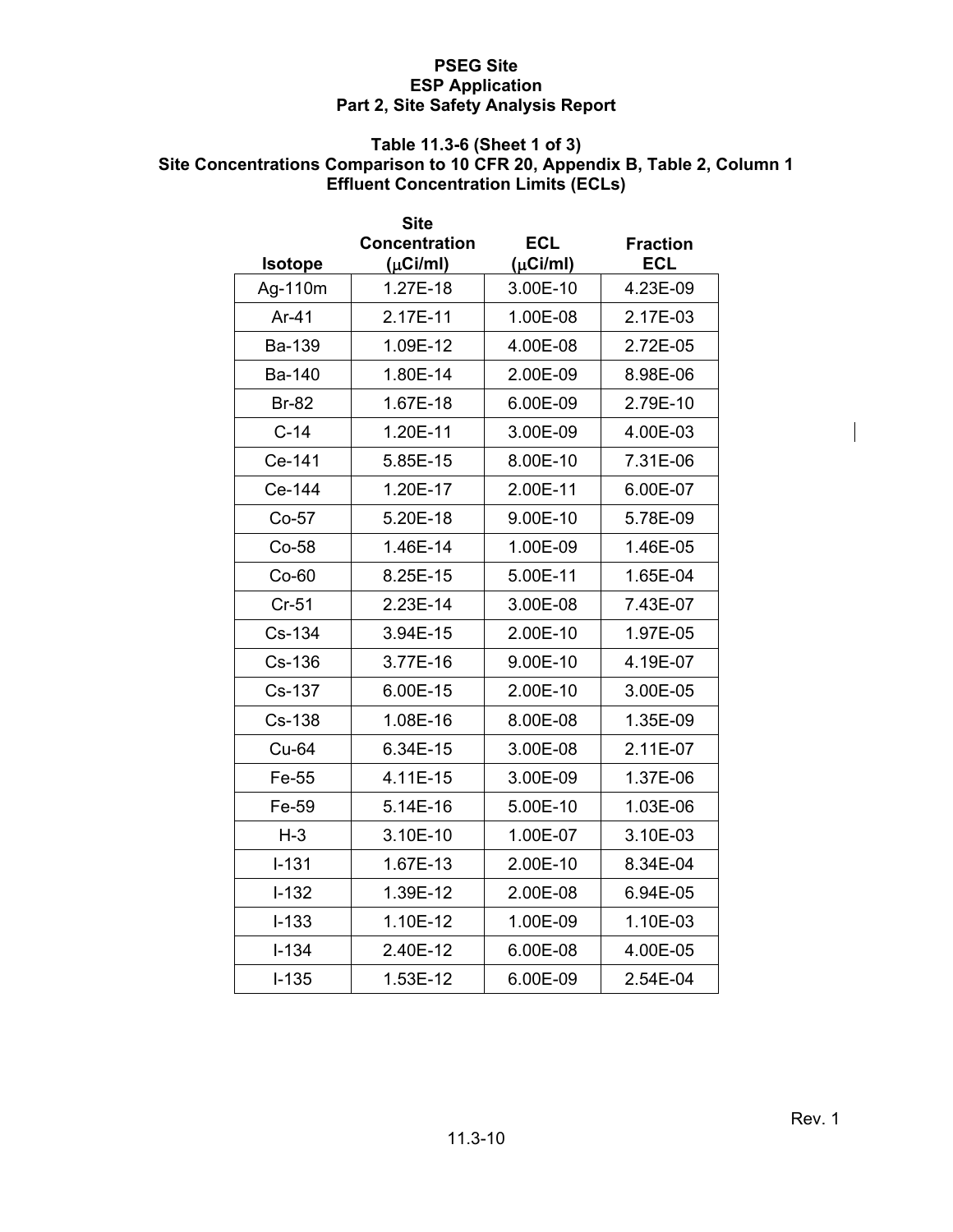# **Table 11.3-6 (Sheet 2 of 3)**

# **Site Concentrations Comparison to 10 CFR 20, Appendix B, Table 2, Column 1 Effluent Concentration Limits (ECLs)**

|                | <b>Site</b>          |               |                 |
|----------------|----------------------|---------------|-----------------|
|                | <b>Concentration</b> | <b>ECL</b>    | <b>Fraction</b> |
| <b>Isotope</b> | $(\mu$ Ci/ml)        | $(\mu$ Ci/ml) | <b>ECL</b>      |
| $Kr-83m$       | 5.31E-16             | 5.00E-05      | 1.06E-11        |
| <b>Kr-85</b>   | 2.60E-09             | 7.00E-07      | 3.71E-03        |
| $Kr-85m$       | 9.51E-11             | 1.00E-07      | 9.51E-04        |
| <b>Kr-87</b>   | 3.36E-11             | 2.00E-08      | 1.68E-03        |
| <b>Kr-88</b>   | 1.14E-10             | 9.00E-09      | 1.27E-02        |
| <b>Kr-89</b>   | 1.53E-10             | 1.00E-09      | 1.53E-01        |
| La-140         | 1.47E-15             | 2.00E-09      | 7.35E-07        |
| Mn-54          | 3.43E-15             | 1.00E-09      | 3.43E-06        |
| Mn-56          | 2.23E-15             | 2.00E-08      | 1.11E-07        |
| Mo-99          | 3.77E-14             | 2.00E-09      | 1.89E-05        |
| Na-24          | 2.57E-15             | 7.00E-09      | 3.67E-07        |
| <b>Nb-95</b>   | 5.31E-15             | 2.00E-09      | 2.66E-06        |
| Ni-63          | 4.11E-18             | 4.00E-09      | 1.03E-09        |
| Np-239         | 7.54E-15             | 3.00E-09      | 2.51E-06        |
| $P-32$         | 5.83E-16             | 5.00E-10      | 1.17E-06        |
| Pr-144         | 1.20E-17             | 2.00E-07      | 6.00E-11        |
| <b>Rb-89</b>   | 2.74E-17             | 2.00E-07      | 1.37E-10        |
| Ru-103         | 2.23E-15             | 9.00E-10      | 2.48E-06        |
| Ru-106         | 4.95E-17             | 2.00E-11      | 2.47E-06        |
| Sb-124         | 1.15E-16             | 3.00E-10      | 3.83E-07        |
| Sb-125         | 3.87E-17             | 7.00E-10      | 5.53E-08        |
| <b>Sr-89</b>   | 3.60E-15             | 2.00E-10      | 1.80E-05        |
| <b>Sr-90</b>   | 7.61E-16             | 6.00E-12      | 1.27E-04        |
| Sr-91          | 6.09E-15             | 5.00E-09      | 1.22E-06        |
| <b>Sr-92</b>   | 1.35E-14             | 9.00E-09      | 1.50E-06        |

 $\mathbf{I}$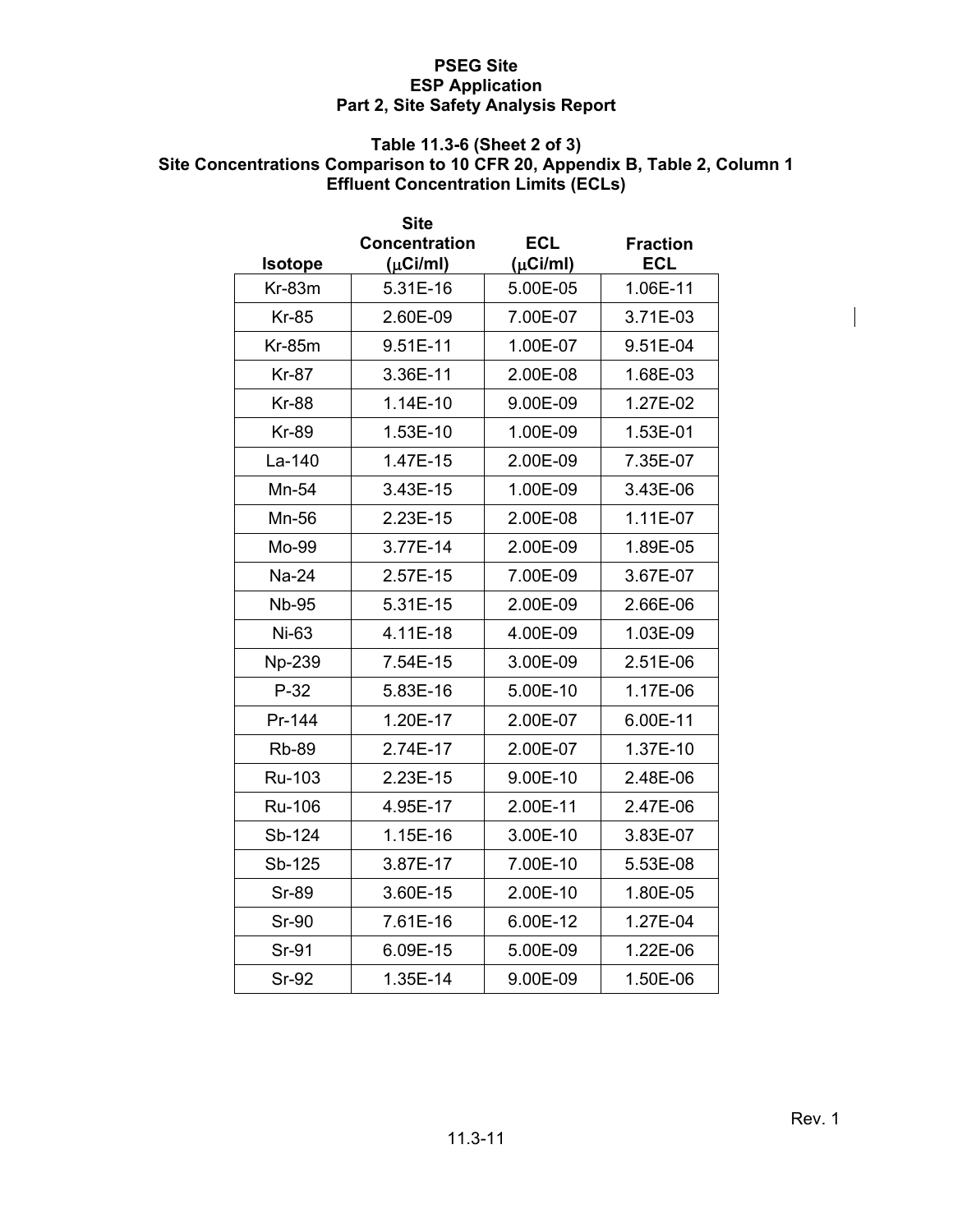# **Table 11.3-6 (Sheet 3 of 3)**

#### **Site Concentrations Comparison to 10 CFR 20, Appendix B, Table 2, Column 1 Effluent Concentration Limits (ECLs)**

|                | <b>Site</b>          |               |                 |
|----------------|----------------------|---------------|-----------------|
|                | <b>Concentration</b> | <b>ECL</b>    | <b>Fraction</b> |
| <b>Isotope</b> | $(\mu$ Ci/ml)        | $(\mu$ Ci/ml) | ECL             |
| <b>Tc-99m</b>  | 1.92E-16             | 2.00E-07      | 9.60E-10        |
| Te-129m        | 1.39E-16             | 3.00E-10      | 4.63E-07        |
| Te-131m        | 5.39E-17             | 1.00E-09      | 5.39E-08        |
| Te-132         | 1.20E-17             | 9.00E-10      | 1.33E-08        |
| W-187          | 1.20E-16             | 1.00E-08      | 1.20E-08        |
| Xe-131m        | 1.71E-09             | 2.00E-06      | 8.56E-04        |
| Xe-133         | 4.57E-09             | 5.00E-07      | 9.13E-03        |
| Xe-133m        | 1.08E-10             | 6.00E-07      | 1.80E-04        |
| Xe-135         | 7.61E-10             | 7.00E-08      | 1.09E-02        |
| Xe-137         | 3.26E-10             | 1.00E-09      | 3.26E-01        |
| Xe-135m        | 2.57E-10             | 4.00E-08      | 6.43E-03        |
| Xe-138         | 2.74E-10             | 2.00E-08      | 1.37E-02        |
| $Y-90$         | 2.91E-17             | 9.00E-10      | 3.24E-08        |
| $Y-91$         | 1.53E-16             | 2.00E-10      | 7.63E-07        |
| $Y-91m$        | 7.61E-13             | 2.00E-07      | 3.81E-06        |
| $Y-92$         | 3.94E-16             | 1.00E-08      | 3.94E-08        |
| $Y-93$         | 7.03E-16             | 3.00E-09      | 2.34E-07        |
| $Zn-65$        | 7.03E-15             | 4.00E-10      | 1.76E-05        |
| $Zr-95$        | 1.01E-15             | 4.00E-10      | 2.53E-06        |
|                |                      |               |                 |
| Total          |                      |               | 5.51E-01        |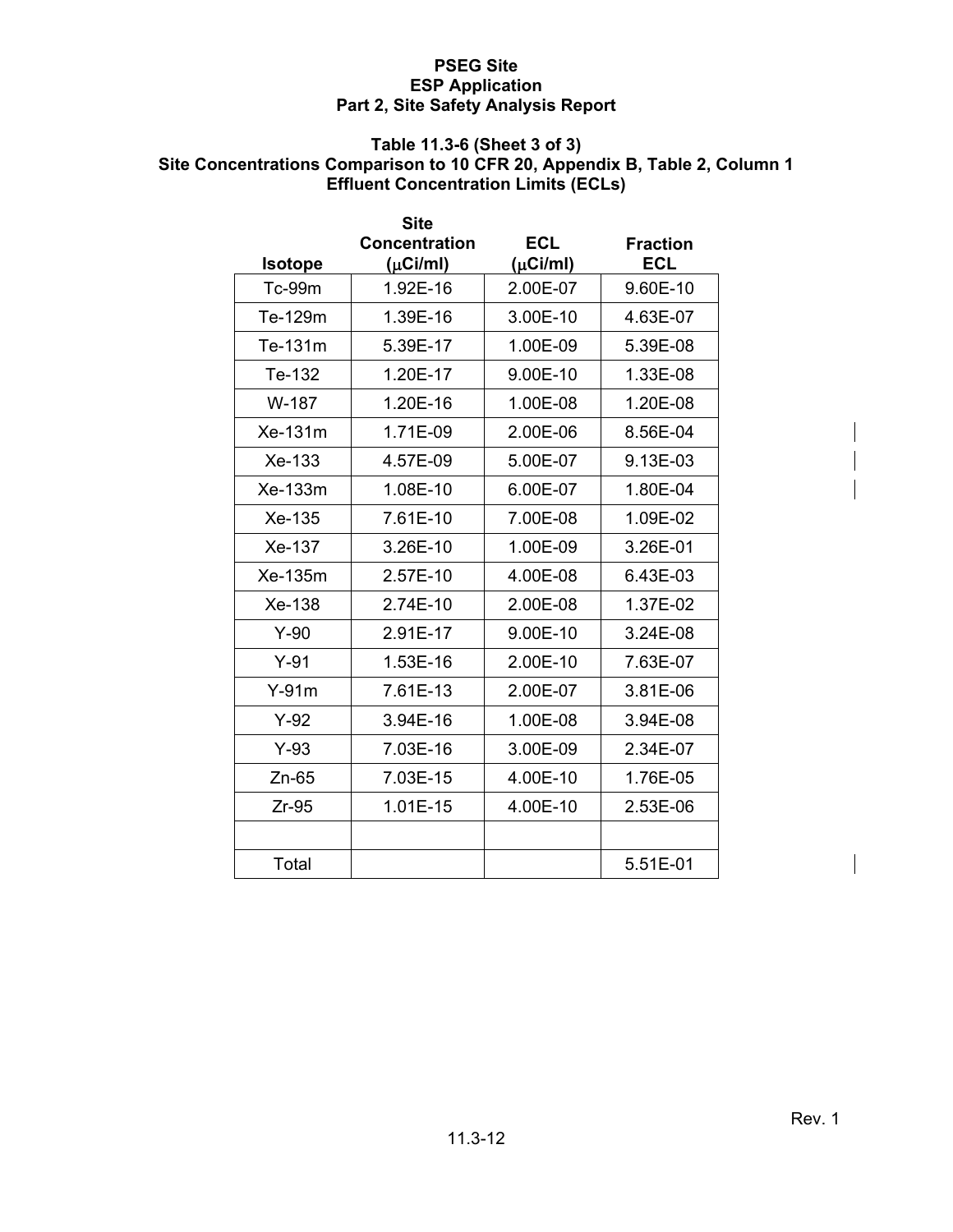#### **Table 11.3-7 (Sheet 1 of 2) Doses to Maximally Exposed Individual from Gaseous Effluent Releases**

| <b>MEI Location</b>               | Pathway         | <b>MEI</b> | Dose per Unit (mrem/yr) |                 |             |          |
|-----------------------------------|-----------------|------------|-------------------------|-----------------|-------------|----------|
|                                   |                 |            | T. Body                 | <b>GI-Tract</b> | <b>Bone</b> | Liver    |
| <b>Nearest Meat</b><br>Animal     | Meat            | Adult      | 4.90E-03                | 6.26E-03        | 2.26E-02    | 5.03E-03 |
|                                   |                 | Teen       | 4.03E-03                | 4.78E-03        | 1.90E-02    | 4.17E-03 |
|                                   |                 | Child      | 7.36E-03                | 7.69E-03        | 3.57E-02    | 7.56E-03 |
| <b>Nearest Milk-</b><br>Producing | <b>Milk</b>     | Adult      | 9.93E-03                | 6.41E-03        | 2.92E-02    | 1.16E-02 |
| animals<br>(Goat)                 |                 | Teen       | 1.45E-02                | 1.10E-02        | 5.32E-02    | 2.02E-02 |
|                                   |                 | Child      | 2.83E-02                | 2.47E-02        | 1.30E-01    | 4.08E-02 |
|                                   |                 | Infant     | 5.44E-02                | 4.99E-02        | 2.47E-01    | 8.24E-02 |
| <b>Nearest</b><br>Residence       | Ground<br>Plane |            | 1.53E-02                | 1.53E-02        | 1.53E-02    | 1.53E-02 |
|                                   | Plume           |            | 9.52E-02                | 9.52E-02        | 9.52E-02    | 9.52E-02 |
|                                   | Inhalation      | Adult      | 2.14E-03                | 2.35E-03        | 5.03E-04    | 2.44E-03 |
|                                   |                 | Teen       | 2.20E-03                | 2.43E-03        | 6.52E-04    | 2.64E-03 |
|                                   |                 | Child      | 2.00E-03                | 2.03E-03        | 8.35E-04    | 2.38E-03 |
|                                   |                 | Infant     | 1.18E-03                | 1.15E-03        | 5.33E-04    | 1.58E-03 |
| <b>Nearest</b><br>Vegetable       | Vegetable       | Adult      | 1.55E-02                | 1.56E-02        | 7.30E-02    | 1.61E-02 |
| Garden                            |                 | Teen       | 2.32E-02                | 2.35E-02        | 1.15E-01    | 2.50E-02 |
|                                   |                 | Child      | 5.21E-02                | 5.11E-02        | 2.72E-01    | 5.56E-02 |
| <b>Nearest Site</b><br>Boundary   | Ground<br>Plane |            | 6.55E-01                | 6.55E-01        | 6.55E-01    | 6.55E-01 |
|                                   | Plume           |            | 3.97E+00                | 3.97E+00        | 3.97E+00    | 3.97E+00 |
|                                   | Inhalation      | Adult      | 9.03E-02                | 1.01E-01        | 2.41E-02    | 1.04E-01 |
|                                   |                 | Teen       | 9.31E-02                | 1.04E-01        | 3.11E-02    | 1.13E-01 |
|                                   |                 | Child      | 8.44E-02                | 8.62E-02        | 3.97E-02    | 1.02E-01 |
|                                   |                 | Infant     | 4.97E-02                | 4.85E-02        | 2.51E-02    | 6.83E-02 |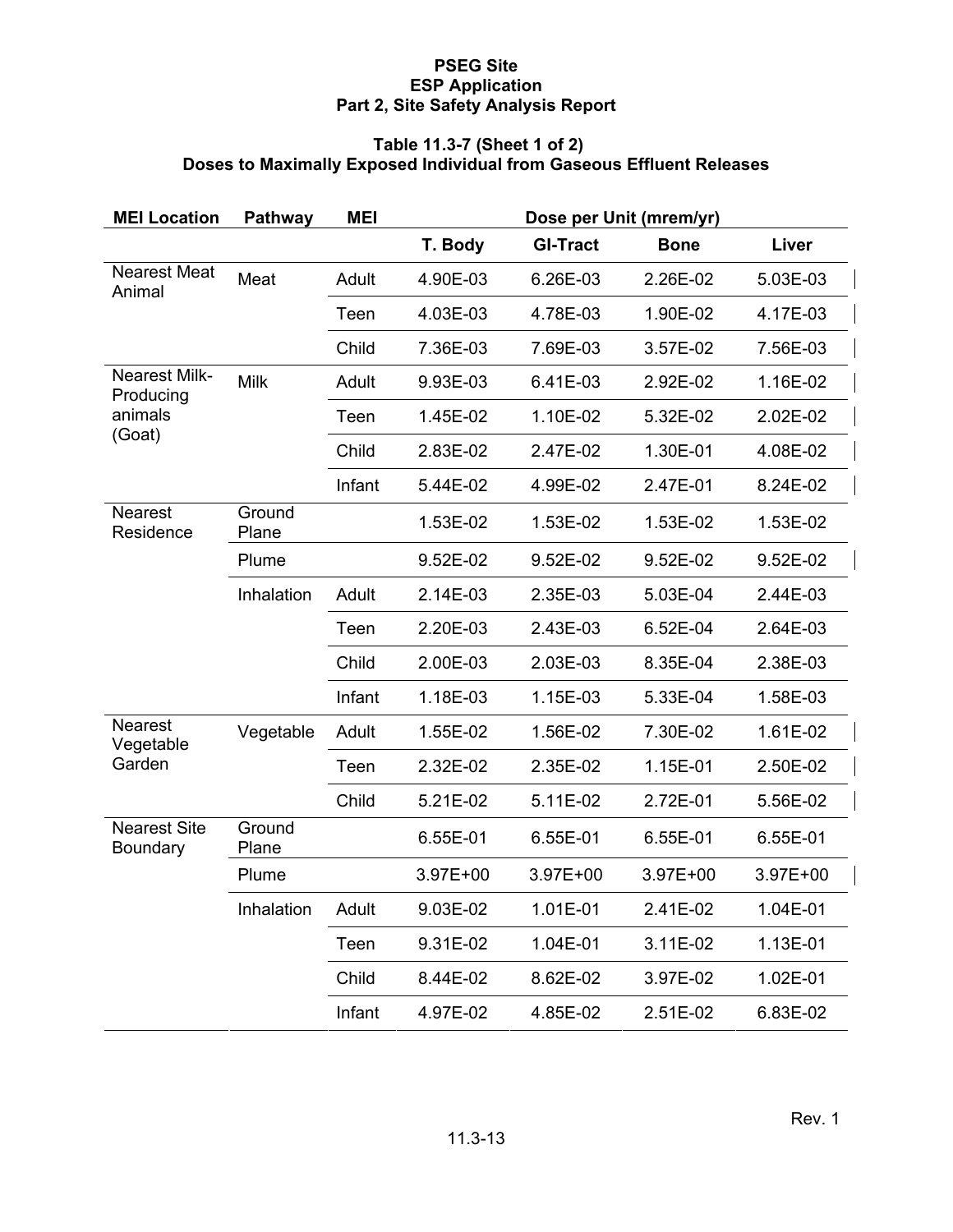#### **Table 11.3-7 (Sheet 2 of 2) Doses to Maximally Exposed Individual from Gaseous Effluent Releases**

| <b>MEI Location</b>               | Pathway         | <b>MEI</b> | Dose per Unit (mrem/yr) |                |          |             |
|-----------------------------------|-----------------|------------|-------------------------|----------------|----------|-------------|
|                                   |                 |            | <b>Kidney</b>           | <b>Thyroid</b> | Lung     | <b>Skin</b> |
| <b>Nearest Meat</b><br>Animal     | Meat            | Adult      | 4.87E-03                | 1.17E-02       | 4.69E-03 | 4.66E-03    |
|                                   |                 | Teen       | 4.04E-03                | 9.04E-03       | 3.91E-03 | 3.88E-03    |
|                                   |                 | Child      | 7.39E-03                | 1.50E-02       | 7.24E-03 | 7.20E-03    |
| <b>Nearest Milk-</b><br>Producing | <b>Milk</b>     | Adult      | 8.93E-03                | 2.53E-01       | 6.45E-03 | 5.92E-03    |
| animals<br>(Goat)                 |                 | Teen       | 1.56E-02                | 4.02E-01       | 1.14E-02 | 1.03E-02    |
|                                   |                 | Child      | 3.29E-02                | 8.05E-01       | 2.58E-02 | 2.42E-02    |
|                                   |                 | Infant     | 6.35E-02                | 1.94E+00       | 5.21E-02 | 4.92E-02    |
| <b>Nearest</b><br>Residence       | Ground<br>Plane |            | 1.53E-02                | 1.53E-02       | 1.53E-02 | 1.80E-02    |
|                                   | Plume           |            | 9.52E-02                | 9.52E-02       | 9.79E-02 | 2.92E-01    |
|                                   | Inhalation      | Adult      | 2.68E-03                | 5.78E-02       | 3.08E-03 | 1.91E-03    |
|                                   |                 | Teen       | 2.98E-03                | 7.51E-02       | 3.71E-03 | 1.93E-03    |
|                                   |                 | Child      | 2.67E-03                | 9.23E-02       | 3.19E-03 | 1.70E-03    |
|                                   |                 | Infant     | 1.60E-03                | 8.36E-02       | 2.10E-03 | 9.80E-04    |
| <b>Nearest</b><br>Vegetable       | Vegetable       | Adult      | 1.51E-02                | 1.77E-01       | 1.37E-02 | 1.35E-02    |
| Garden                            |                 | Teen       | 2.35E-02                | 2.25E-01       | 2.15E-02 | 2.11E-02    |
|                                   |                 | Child      | 5.31E-02                | 4.29E-01       | 4.99E-02 | 4.94E-02    |
| <b>Nearest Site</b><br>Boundary   | Ground<br>Plane |            | 6.55E-01                | 6.55E-01       | 6.55E-01 | 7.69E-01    |
|                                   | Plume           |            | 3.97E+00                | 3.97E+00       | 4.08E+00 | 1.22E+01    |
|                                   | Inhalation      | Adult      | 1.15E-01                | 2.61E+00       | 1.38E-01 | 7.97E-02    |
|                                   |                 | Teen       | 1.28E-01                | 3.40E+00       | 1.69E-01 | 8.04E-02    |
|                                   |                 | Child      | 1.15E-01                | 4.18E+00       | 1.45E-01 | 7.10E-02    |
|                                   |                 | Infant     | 6.93E-02                | 3.79E+00       | 9.68E-02 | 4.09E-02    |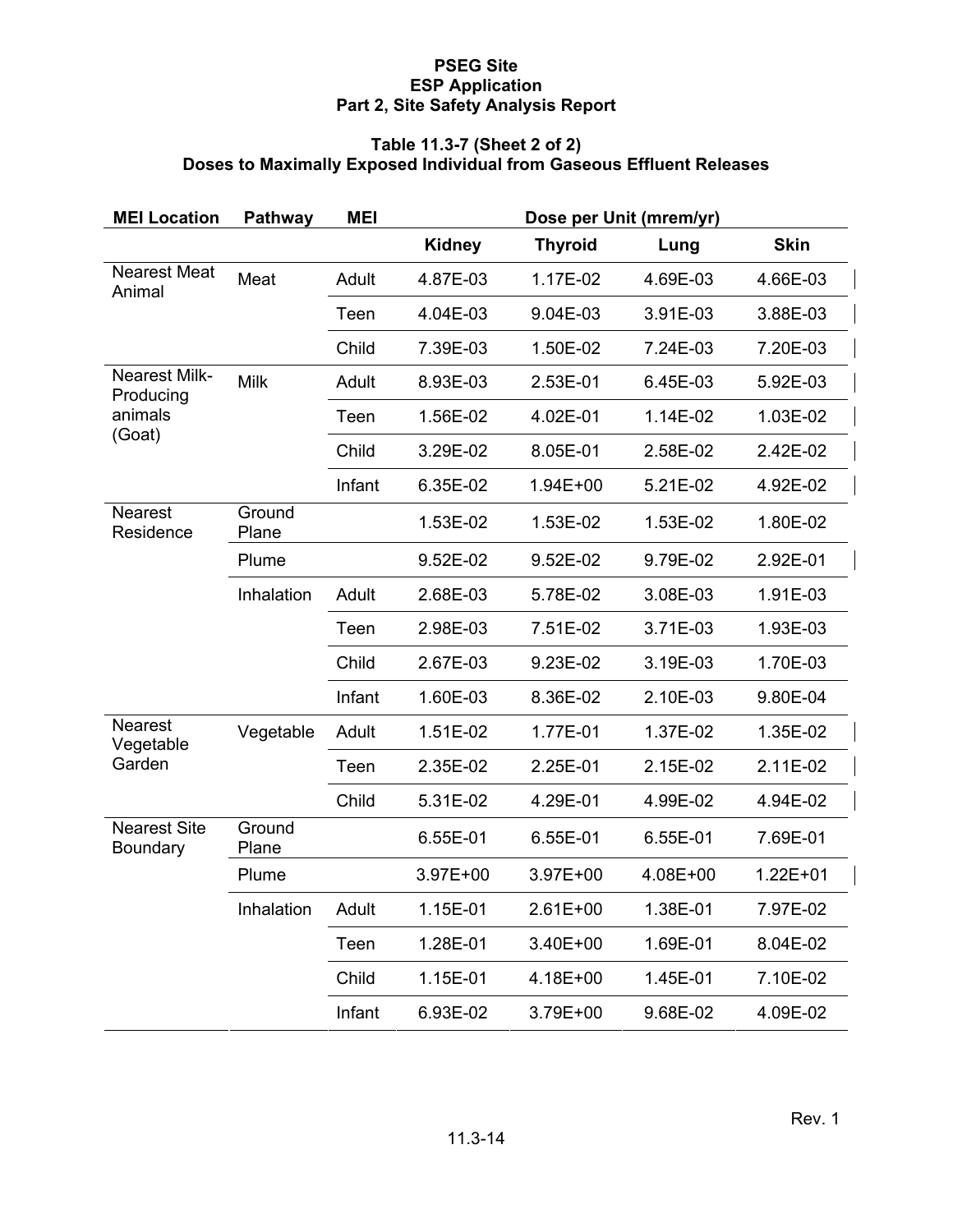#### **Table 11.3-8 Comparison of Maximally Exposed Individual Doses with 10 CFR 50, Appendix I Criteria**

| Dose Type                                | Annual Dose <sup>(a)</sup> | Limit |
|------------------------------------------|----------------------------|-------|
| Gamma Air (mrad/yr)                      | 6.10                       | 10    |
| Beta Air (mrad/yr)                       | 11.0                       | 20    |
| Total Body (mrem/yr)                     | 4.62                       | 5     |
| Skin (mrem/yr)                           | 12.2                       | 15    |
| Limiting Organ - Child Thyroid (mrem/yr) | 7.22                       | 15    |

a) Annual doses are based on the member of the public that is situated on the nearest site boundary for the entire duration of a year.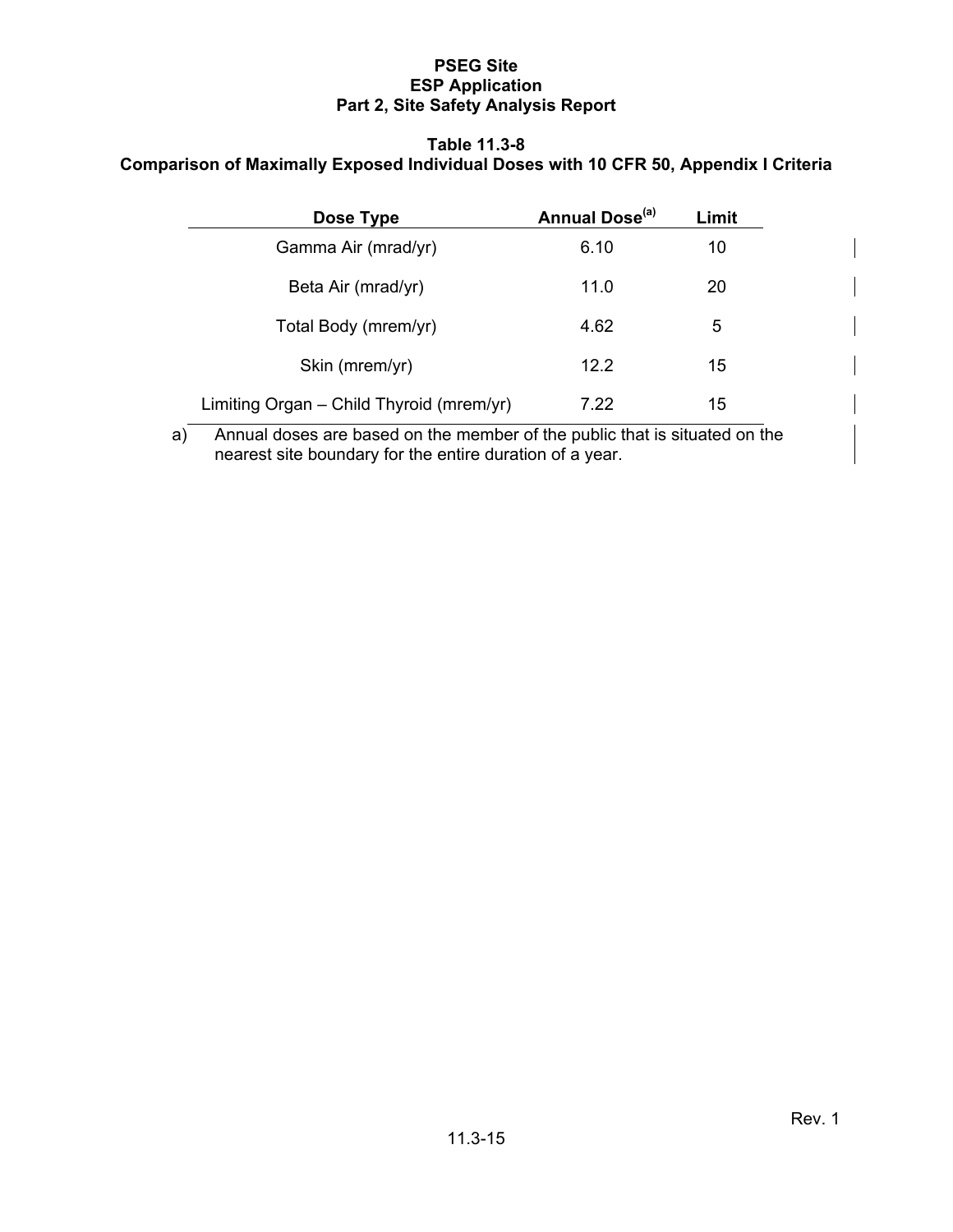#### **Table 11.3-9**

## **Comparison of Maximally Exposed Individual Doses with 40 CFR 190 Criteria**

|                                    | New Unit(s) <sup>(g)</sup>    |                             |                                    |                                     |                      |       |
|------------------------------------|-------------------------------|-----------------------------|------------------------------------|-------------------------------------|----------------------|-------|
| Dose Type                          | Gaseous<br><b>Single Unit</b> | Gaseous<br><b>Dual Unit</b> | Liquid<br>Dual Unit <sup>(e)</sup> | <b>Existing</b><br>Units ${}^{(g)}$ | Total <sup>(f)</sup> | Limit |
| <b>Total Body</b><br>(mrem/yr)     | $2.00E - 01^{(a)}$            | 4.00E-01                    | $3.14E-02$                         | 5.36E-03                            | 4.36E-01             | 25    |
| <b>Thyroid</b><br>(mrem/yr)        | $2.13E+00^{(b)}$              | $4.26E + 00$                | 8.30E-02                           | 2.04E-02                            | 4.36E+00             | 75    |
| Other Organ<br>- Bone<br>(mrem/yr) | 5.49E-01 $(c)$                | $1.10E + 00$                | 3.54E-01                           | $2.04E - 02(d)$                     | $1.47E + 00$         | 25    |

a) Gaseous MEI for this case is a child. Value is the sum of child total body doses from meat, milk, vegetable, and inhalation exposure plus the ground plane and plume exposure from Table 11.3-7.

b) Gaseous MEI for this case is an infant. Value is the sum of infant thyroid doses from milk and inhalation exposure plus the ground plane and plume exposure from Table 11.3-7.

c) Gaseous MEI for this case is a child. Value is the sum of child bone doses from meat, milk, vegetable, and inhalation exposure plus the ground plane and plume exposure from Table 11.3-7.

d) Doses to other organs are less than the dose to the thyroid, so the thyroid dose is used.

e) Liquid dose contributions are obtained from Table 11.2-7.

f) Total doses are the sum of the values from the gaseous dual unit, liquid dual unit, and existing units.

g) The doses from the new units are much higher than from the existing units because doses from the existing units are based on actual measurements, compared to the conservatively calculated, bounding PPE theoretical doses from the new unit(s).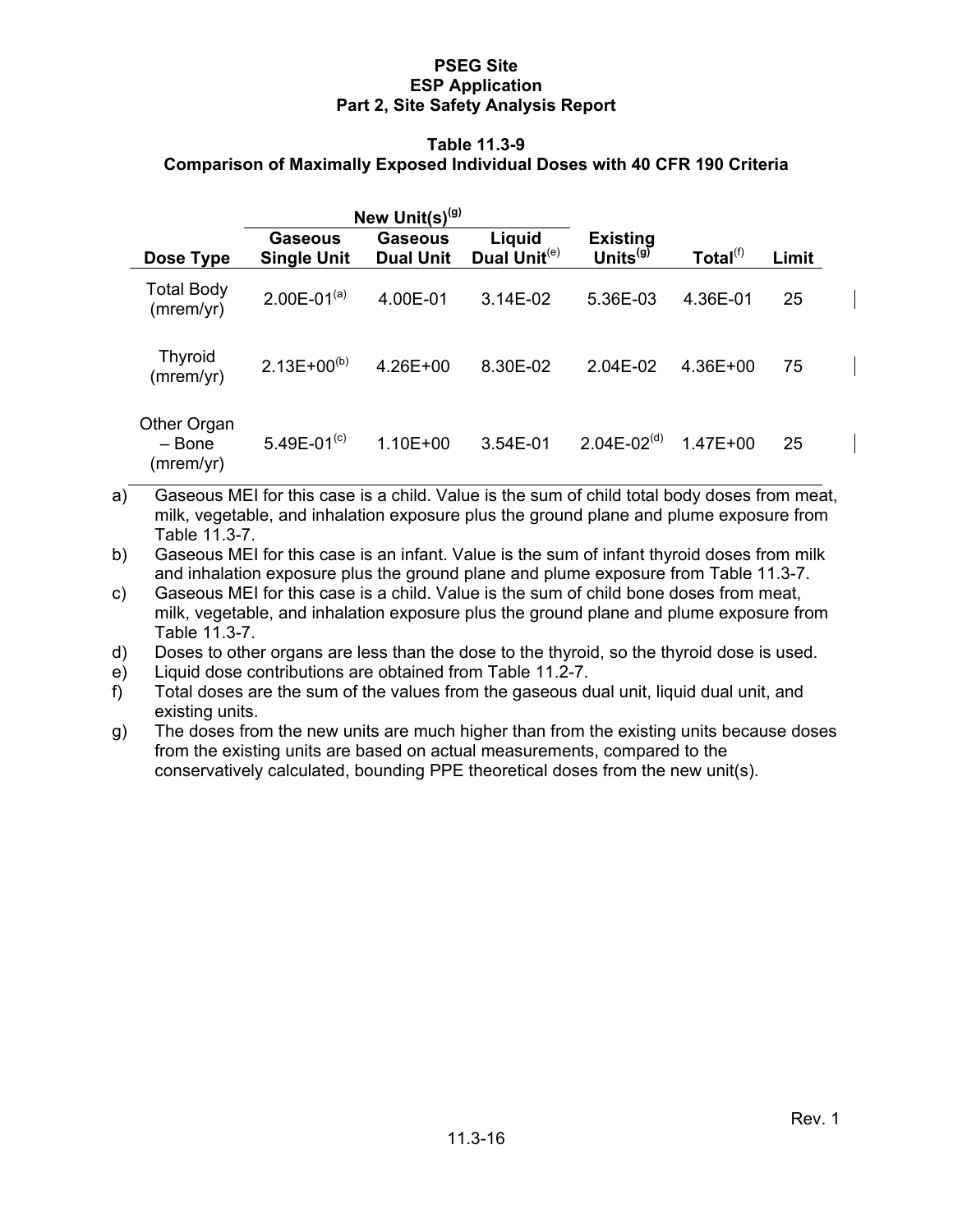# **Table 11.3-10 Collective Annual Doses from a New Unit to Population within 50 Miles, by Pathway**

|                | Dose (person-rem) |                                      |  |  |
|----------------|-------------------|--------------------------------------|--|--|
| <b>Pathway</b> | <b>Total Body</b> | <b>Thyroid</b><br>(Worst Case Organ) |  |  |
| Meat           | $3.61E + 00$      | 6.86E+00                             |  |  |
| Milk (cow)     | $3.62E + 00$      | 6.06E+01                             |  |  |
| Ground Plane   | $1.04E + 00$      | $1.04E + 00$                         |  |  |
| Plume          | $3.89E + 00$      | $3.89E + 00$                         |  |  |
| Inhalation     | 4.57E-01          | $1.04E + 01$                         |  |  |
| Vegetable      | 7.76E+00          | $8.12E + 00$                         |  |  |
|                |                   |                                      |  |  |
| Total          | $2.04E + 01$      | $9.10E + 01$                         |  |  |

 $\overline{\phantom{a}}$ 

 $\overline{\phantom{a}}$ 

 $\overline{\phantom{a}}$ 

 $\overline{\phantom{a}}$